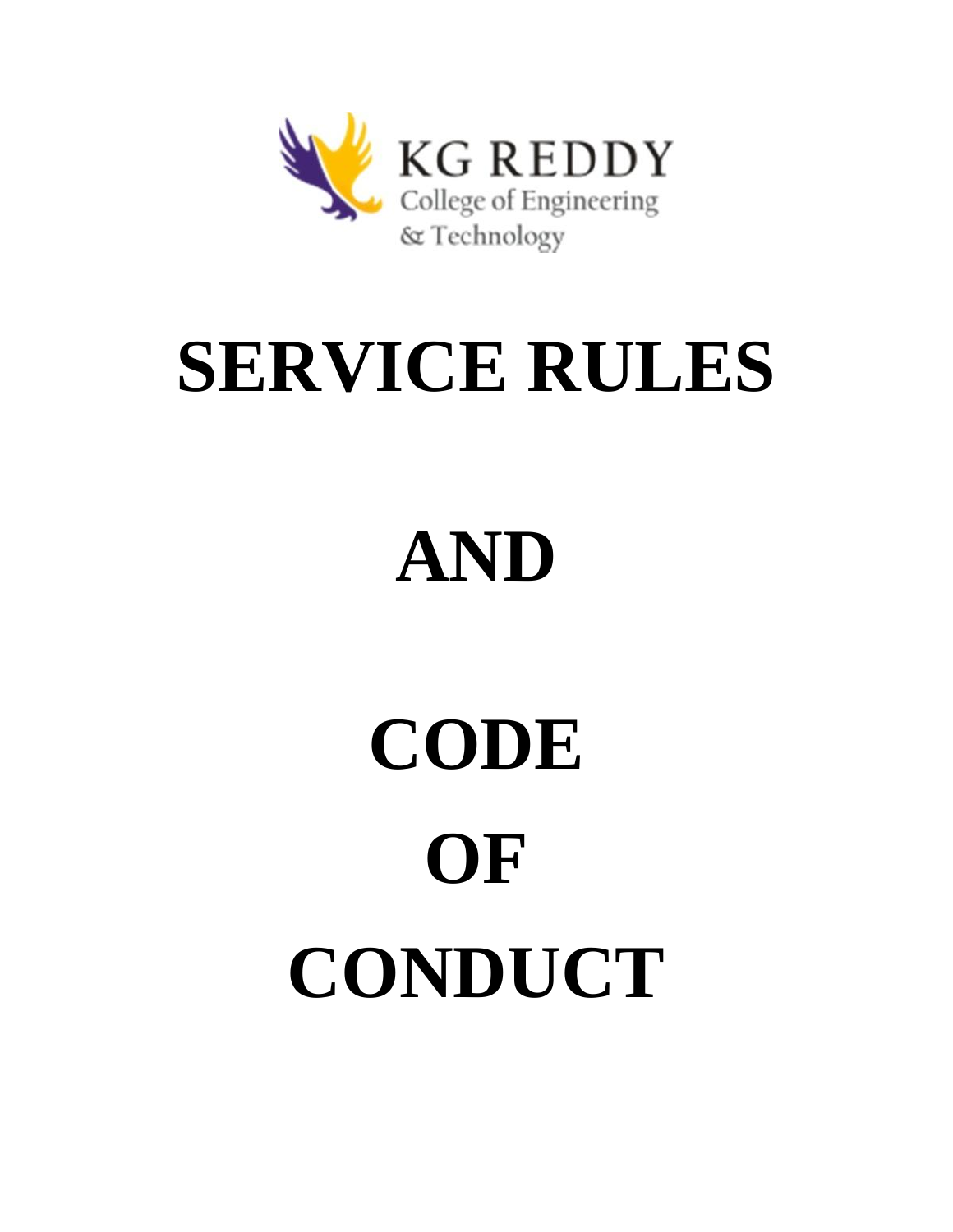

### **INDEX OF SERVICE RULES AND CODE OF CONDUCT**

| <b>S. NO</b>   | <b>CODE OF CONDUCT</b>                        | <b>PAGE</b>    |  |
|----------------|-----------------------------------------------|----------------|--|
|                |                                               | N <sub>O</sub> |  |
| 1              | Governing Body                                | 1              |  |
| 2              | Principal                                     | 6              |  |
| 3              | Teaching Staff & Non-Teaching Staff           | 11             |  |
| 4              | <b>Administrative Staff</b>                   | 21             |  |
| 5              | <b>Supporting Staff</b>                       | 22             |  |
| 6              | Service, Conduct & Leave Rules (as per JNTUH) | 24             |  |
| $\overline{7}$ | Travel allowance                              | 35             |  |
| 8              | Pay Scales                                    | 37             |  |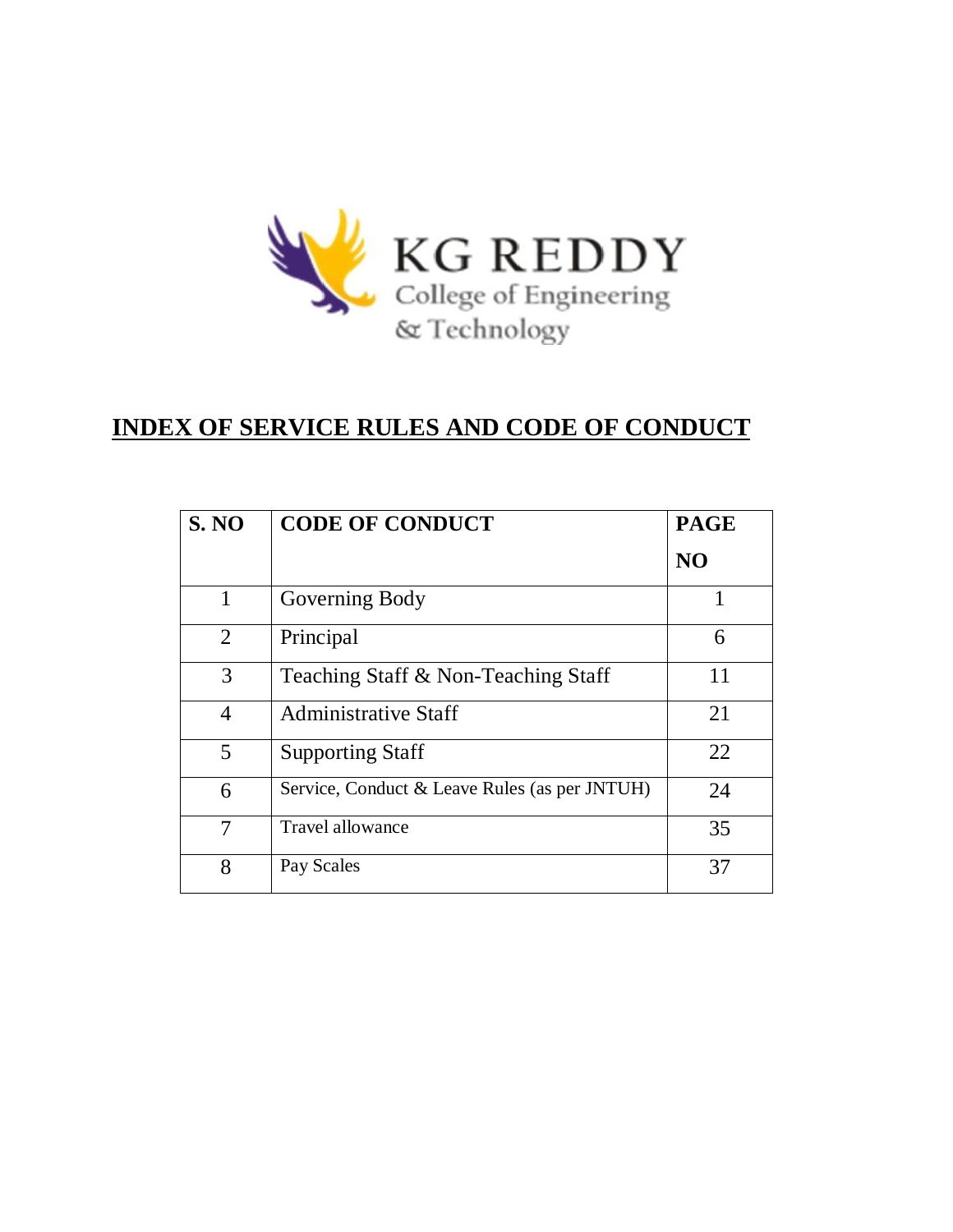



## **1. CODE OF CONDUCT FOR GOVERNING BODY**

#### **BOARD OF GOVERNANCE**

The Board of Governors is the highest body that monitors the progress of the college and suggests activities for the growth and overall development of the institution. It also aims at giving desired shape to the institution to meet the highest standards in the field of technical education.

- The Board of Governors of the college has been constituted as per the University Grants Commission (UGC), New Delhi, India, guidelines for autonomous colleges during the eleventh plan period (2007-2012)(as modified up to 8th January, 2013).
- The main objective of the Board of Governors (BOG) is to offer transparent and effective governance in building and developing the institution, taking the confidence of stakeholders.
- KG Reddy College of Engineering & Technology, in one of its executive meetings resolved to have an eminent educationist as the chairman of the Board of Governors, even though the UGC empowers the president of the society as the chairman of BOG.
- The KGRCET felt that under the stewardship of an eminent personality with highly focused and concerted ideas in the field of education can definitely build the institution for the future. As per the UGC guidelines, five members of the Governing Body of KGRCET will represent on the Board.

#### **THE PRIMARY ACCOUNTABILITIES**

The Board of Governors of an institution is collectively responsible for overseeing the institution's activities, determining its future direction, and fostering an environment in which the institutional mission is achieved.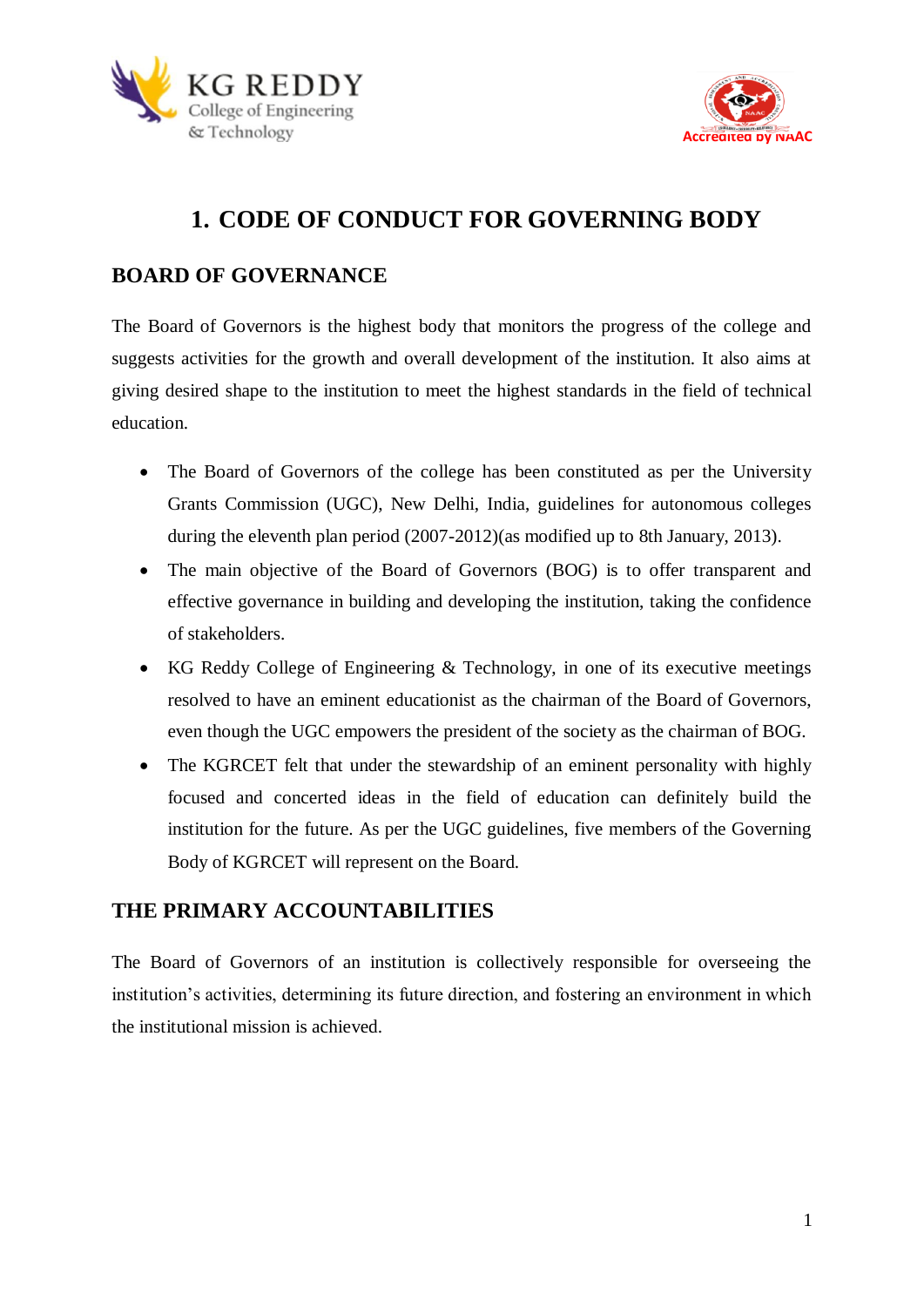



## **TO APPROVE THE MISSION AND STRATEGIC VISION OF THE INSTITUTION**

- The prime duty of the BOG is to develop and implement the mission, vision, quality policy, and strategic plan of the institution. It has to review its short term and long term goals and, if necessary, make changes in the priority as time passes.
- It should suggest to the institute to achieve quality both in internal and external parameters like teaching-learning process, good academic and administrative practices, bench marking, risk management including financial, physical, staff so as to meet the interests of stakeholders that is students, parents, alumni, employers, local communities, government and others representing public interest.
- The BOG should be supported by various other committees in aspects like revision of curriculum, operational planning of strategic issues to meet the meet the vision and mission statements in true sense. The Institutional Development Committee ensures the implementation of the BOG suggestions.
- The strategic plan may be reviewed once in five years.

## **TO ENSURE THE ESTABLISHMENT AND MONITORING OF PROPER, EFFECTIVE AND EFFICIENT SYSTEMS OF CONTROL AND ACCOUNTABILITY**

The Board of Governors shall ensure the preparation of annual budgets and review the audit and performance reports for the smooth functioning of the institution.

- To submit the expenditure report for the fixation of the fees and other charges payable by the students who seek admission into the college, on the recommendations of the Finance Committee.
- Institute scholarships, fellowships, studentships, medals, prizes and certificates on the recommendations of the Academic Council.
- Follow proper procurement guidelines and ensure appropriate spending for the right cause.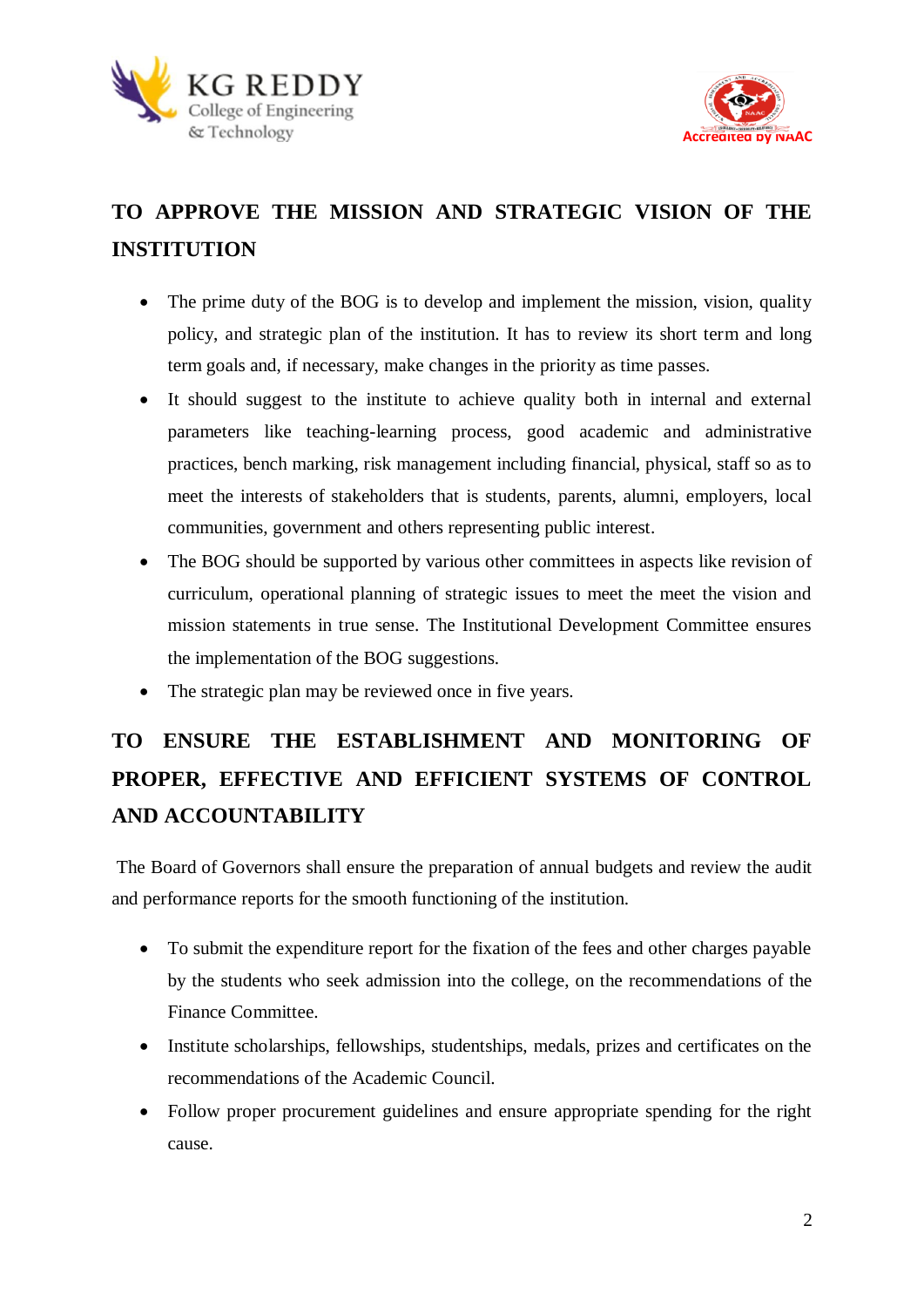



 The associated risks shall also be reviewed from time to time and advise suitable remedial measures to have sustainability.

## **TO MONITOR INSTITUTIONAL PERFORMANCE AND QUALITY ASSURANCE ARRANGEMENTS**

The Board of Governors shall advise the institute from time to time in respect of the following:

- Timely compliance of documents for accreditation
- Ensuring that the statutory supplies are met in respect of accreditation for the purpose of maintaining quality of education.
- Benchmarking to be taken up as a tool for performance monitoring to ensure credibility in the society for the institution
- Carrying out gap analysis and identifying the areas for improvement.

## **TO PUT IN PLACE SUITABLE ARRANGEMENTS FOR MONITORING THE PERFORMANCE OF MANAGERIAL AND ADMINISTRATIVE POSITIONS**

Members of Board of Governors shall ensure that

- The Head of the institution implements the decisions of BOG in true spirit for the growth of the institution using the process of reorganization
- The Head of the institution shall plan the future growth of the institution
- Processes to evaluate the performance of Head of institution are established.
- The required documentation is maintained to meet the statutory requirements

## **OPENNESS AND TRANSPARENCY IN THE OPERATION OF GOVERNING BODIES**

In order to maintain high ethical standards, transparency and openness are to be ensured in the working of the institution by the Board of Governors.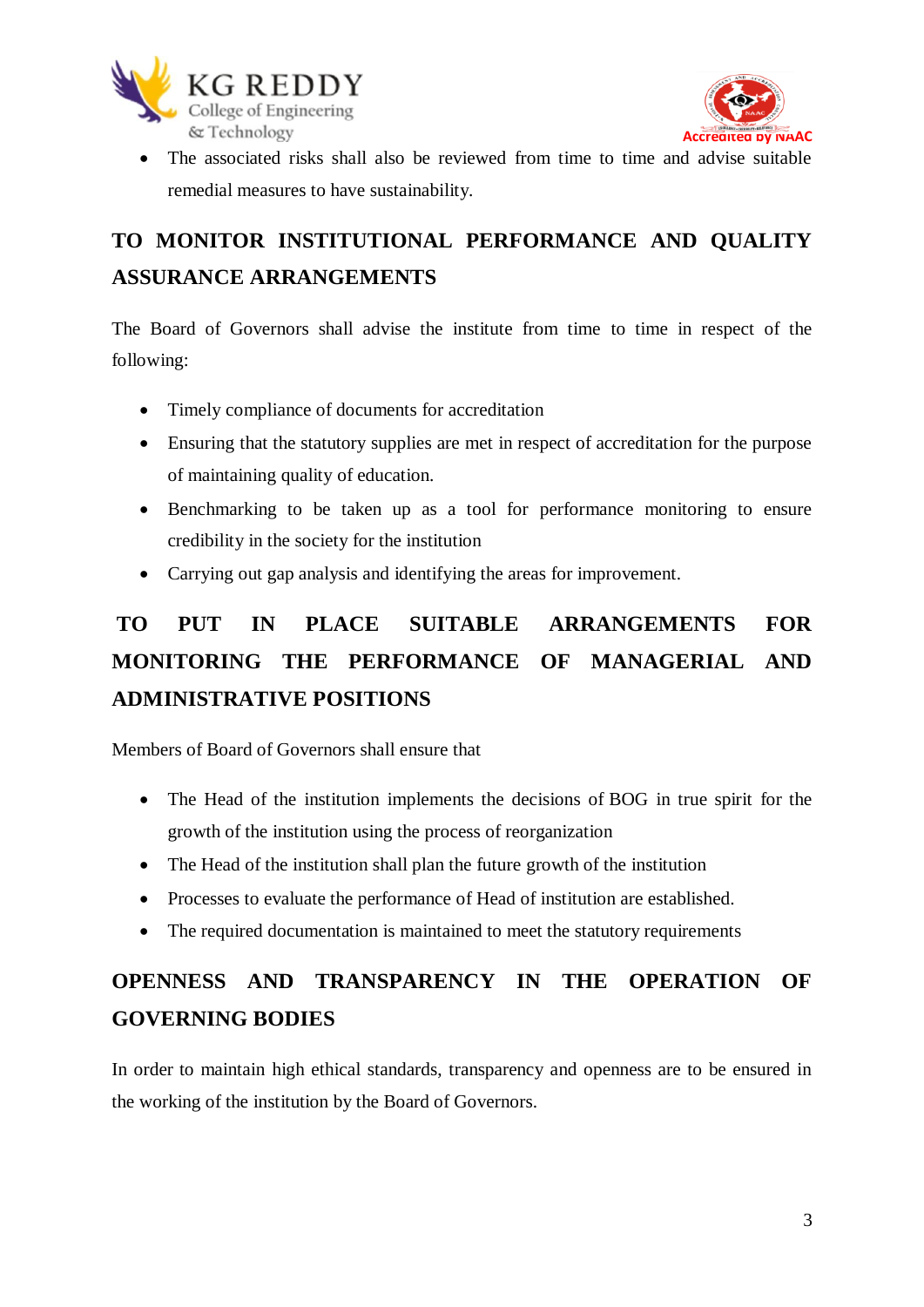



## **TO PROMOTE OF TRANSPARENCY AND OPENNESS AT EVERY LEVEL**

- All the minutes of meetings of various committees must be available for the important stake holders
- Preparation of annual reports showing the activities in an academic year and putting the report on the website.

## **TO MONITOR INSTITUTIONAL PERFORMANCE AND QUALITY ASSURANCE ARRANGEMENTS**

The Board of Governors shall advise the institute from time to time in respect of the following:

- Timely submission of documents for accreditation
- Ensuring that the statutory requirements are met in respect of accreditation for the purpose of maintaining quality of education.
- Benchmarking to be taken up as a tool for performance monitoring to ensure credibility in the society for the institution
- Carrying out gap analysis and in identifying the areas for improvement.

## **TO PUT IN PLACE SUITABLE ARRANGEMENTS FOR MONITORING THE PERFORMANCE OF MANAGERIAL AND ADMINISTRATIVE POSITIONS**

- Conducting proceedings of governing bodies in as open a manner as possible (and permissible by statutes), including the review of those of the governing body and any reports on the outcomes of such reviews.
- Detailing student admission information to ensure public trust in the integrity of the processes used regarding the selection and admission of students using clear and transparent criteria, procedures and processes.
- Ensuring that vacancies are widely publicized both within and outside the institution.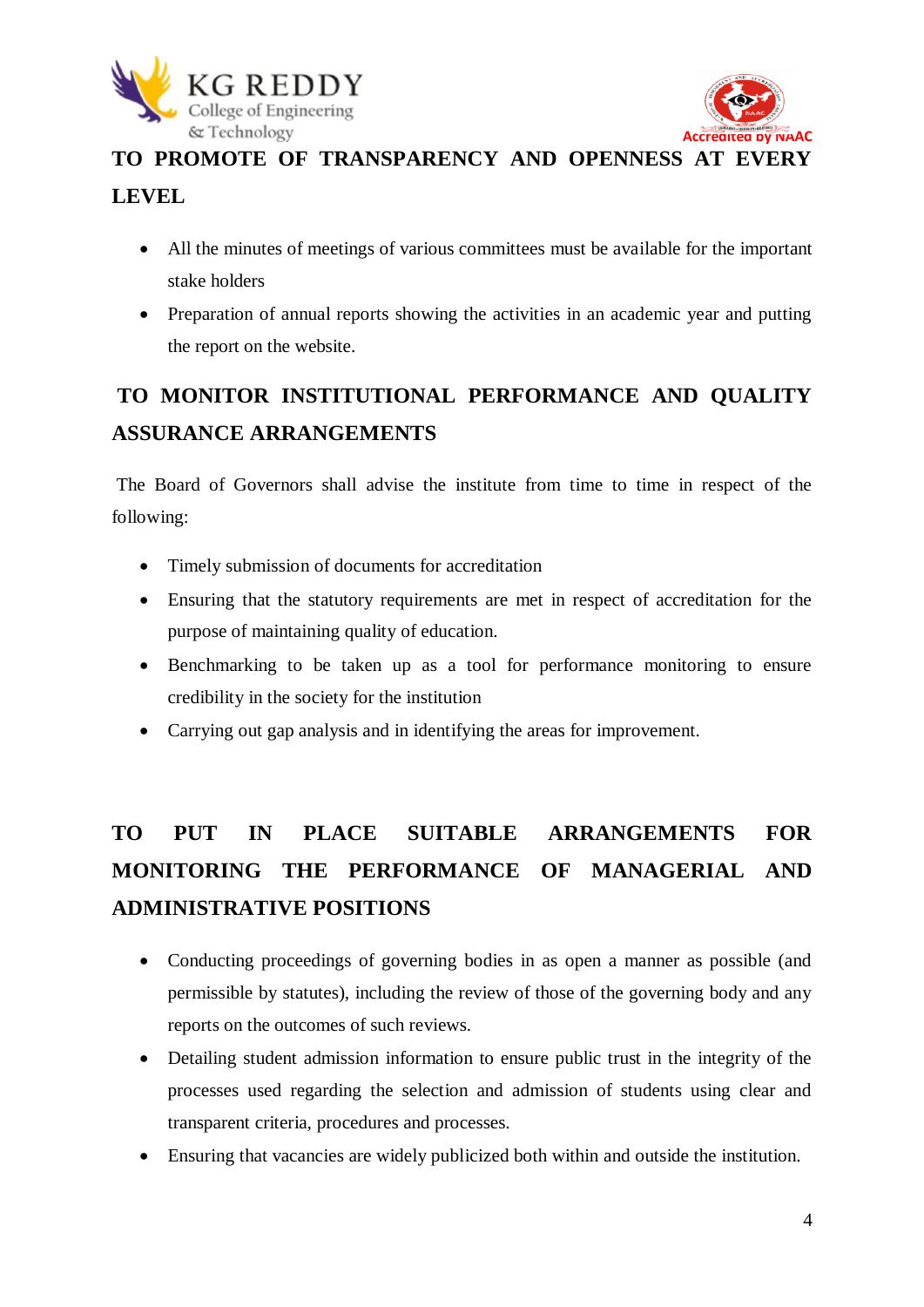



#### **MANAGING THE KEY ATTRIBUTES OF GOVERNING BODY**

- The BOG has been constituted in accordance with the guidelines of the UGC for autonomous colleges. As per the guidelines, as and when required, independent members may be co-opted into the BOG to carry out primary responsibilities for duration of two years.
- The Chair of the Governing Body is responsible for the leadership of the governing body, and is, therefore, ultimately accountable for its effectiveness. The Chair ensures the institution is well connected with its stakeholders.
- The Head of Institution is responsible to the governing body for advice on strategic direction and for the management of the institution. The head of the institution is accountable to the governing body, and regularly reviews, having regard to the authority conferred by the instruments of governance.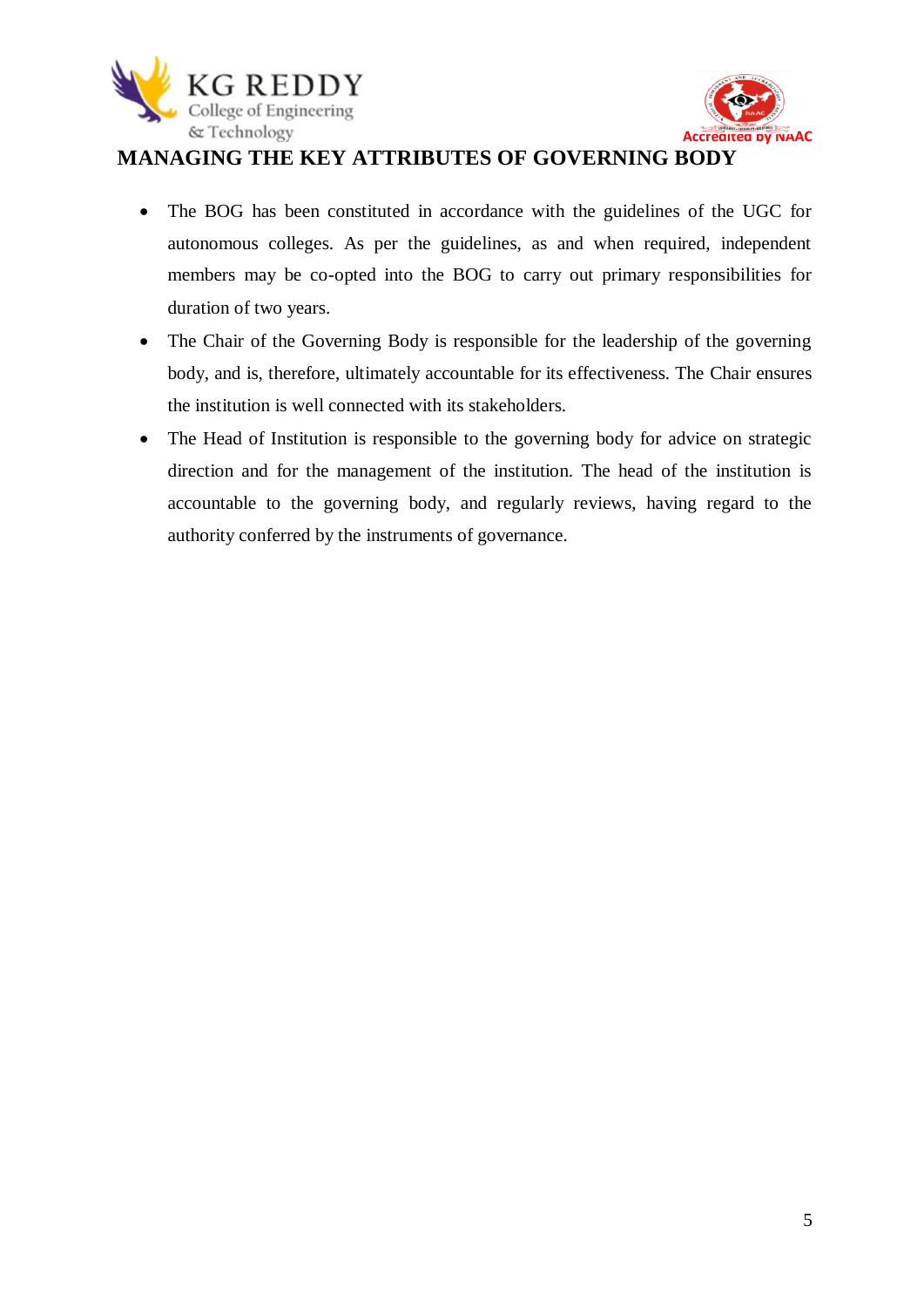



## **2. CODE OF CONDUCT OF PRINCIPAL**

The Principal is the academic and administrative head of the institute and works for the growth of the institute. He will implement the policies approved by the Board of Governors, the highest decision making body of the college. He shall achieve coordination among various statutory committees and non- statutory bodies including Academic Council.

- He is the ex-officio member of Board of Governors, Chairman of Academic Council, Chairman of Finance committee and also Chief Controller of the Examinations. He monitors admissions, examinations, evaluation for smooth functioning of the system.
- He is authorized to nominate Directors, Coordinators, members and other administration functionaries in various committees. He is responsible according extension or changes various functionaries in the administration, with the approval of Academic Council.
- To conduct the meetings of the Board of Governors as per the stipulated guidelines
- To hold Academic Council meetings as per the norms.
- To coordinate and motivate the faculty, administrative authorities and the supporting staff, so that to play their respective roles more effectively.
- Shall work for the common goal of providing effective technical education and guiding to enable the students to carve out promising career and lifelong learning.
- He is the spokesperson of the institution and shall take part in regional, national and international conventions in serving the cause of development of technical education in particular.
- He, along with all the staff working under him, is singularly and collectively responsible to the Board of Governors, Academic council, University, State Government, AICTE/UGC, students and parents for the smooth and effective functioning of the college.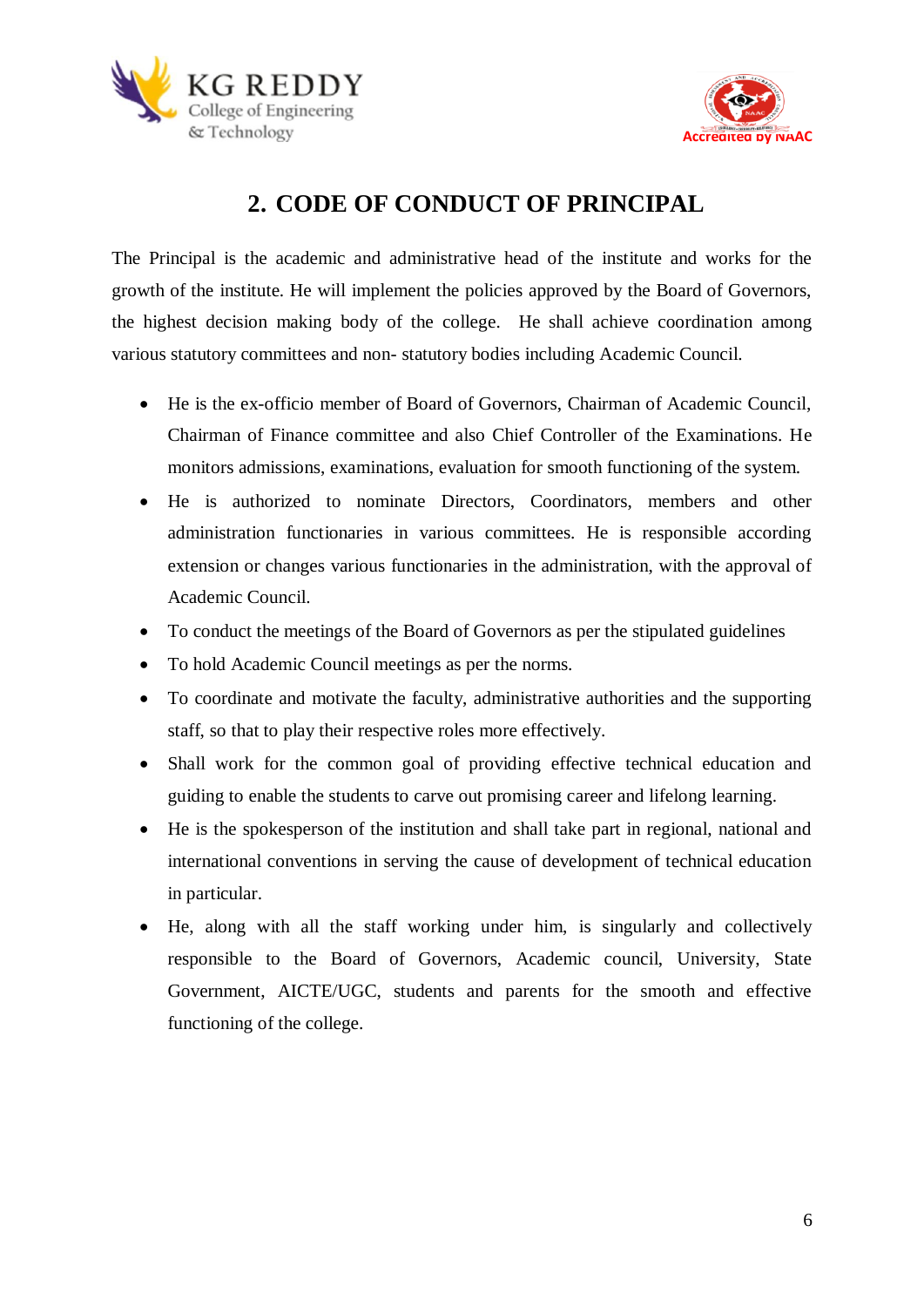



## **THE DUTIES OF THE PRINCIPAL MAY BE SUITABLY CATEGORIZED AS**

#### **A) ACADEMIC ADMINISTRATION:**

(i) On academic matters the Principal is generally guided by the rules and regulation as well as the norms laid down by Jawaharlal Nehru Technological University Hyderabad, AICTE, UGC, State Government and the Governing Body of the college.

(ii) Shall be assisted by various Heads of the departments, Director (Academic), Controller of Examinations of the college, senior faculty members and various committees mentioned in the manual.

(iii) In matters related to decision implementation, Principal will he assisted by the Governing Body and Academic council of the college.

(iv) In matter of admissions, Coordinator, admissions will assist the principal

(v) In matters related to academic work, he will be assisted by the Director (Academic), Chairman, Board of Studies and heads of the departments.

(vi) An integrated time table of the entire institution shall be prepared and submitted to the principal. In this endeavor, coordinator of time-tables, first year coordinators along with the various heads of the departments extend support to the principal.

(vii) Shall closely monitor the class work as per the time tables and the almanac with assistance of class work coordinators and other faculty in-charges.

(viii) Shall closely observe various academic activities like conduct of technical fests, conferences, seminars, workshops etc.

(ix) Shall hold meetings of Heads of departments to review the progress of academic work and suggest effective measures to achieve desired academic outcome.

(x) If necessary, shall instruct the class work coordinators and Heads of the departments to conduct remedial classes academically to support the slow learners.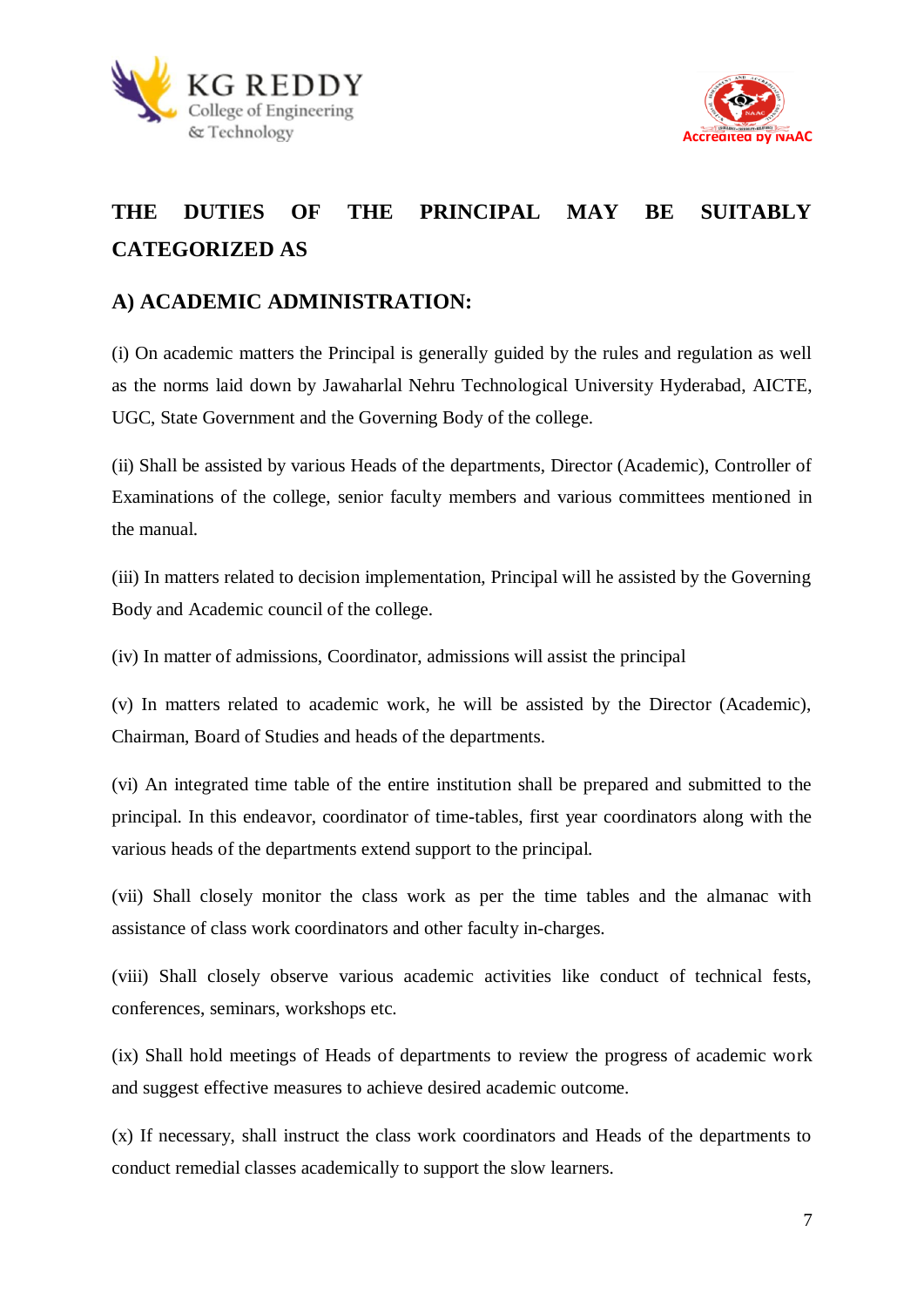



(xi) In matters related to internal examinations, semester end examinations (both theory and laboratory), result analysis, detained candidates, Principal will be assisted by Controller of examinations and additional controllers of the college.

(xii) In matters related to student attendance, drop outs, medical condonation, Principal gets assistance from Director Academic.

(xiii) The principal should plan for training need analysis (TNA) of the staff and devise training programmes such as refresher courses, orientation courses, faculty improvement programmes, quality enhancement programmes etc.

(xiv) Principal shall also ensure quality assurance and he should be assisted by Director, IQAC.

(xv) shall monitor, evaluate research, development and consultancy activities. Director, R&D, should assist the principal in this matter. He should advise the faculty members to get sponsored research projects from various funding agencies.

(xvi) The principal should promote industry-institute interaction for better employability of the students.

(xvii) Shall promote internal revenue generation (IRG) activities with the help of staff and students.

(xviii) Arrange finishing School for the students with the active association of Director, Training and Placement

(xix) Shall efforts to look after overall welfare of staff and students.

(xx) For effective functioning of the college he shall build close rapport between staff, students and management.

(xxi) Shall ensure perfect order and discipline among all the staff concerned and ensure serene academic environment in the campus.

(xxii) Shall maintain regular, right and appropriate contacts and interaction with government, AICTE, UG, University, State Council of technical education, Department of Technical Education authorities.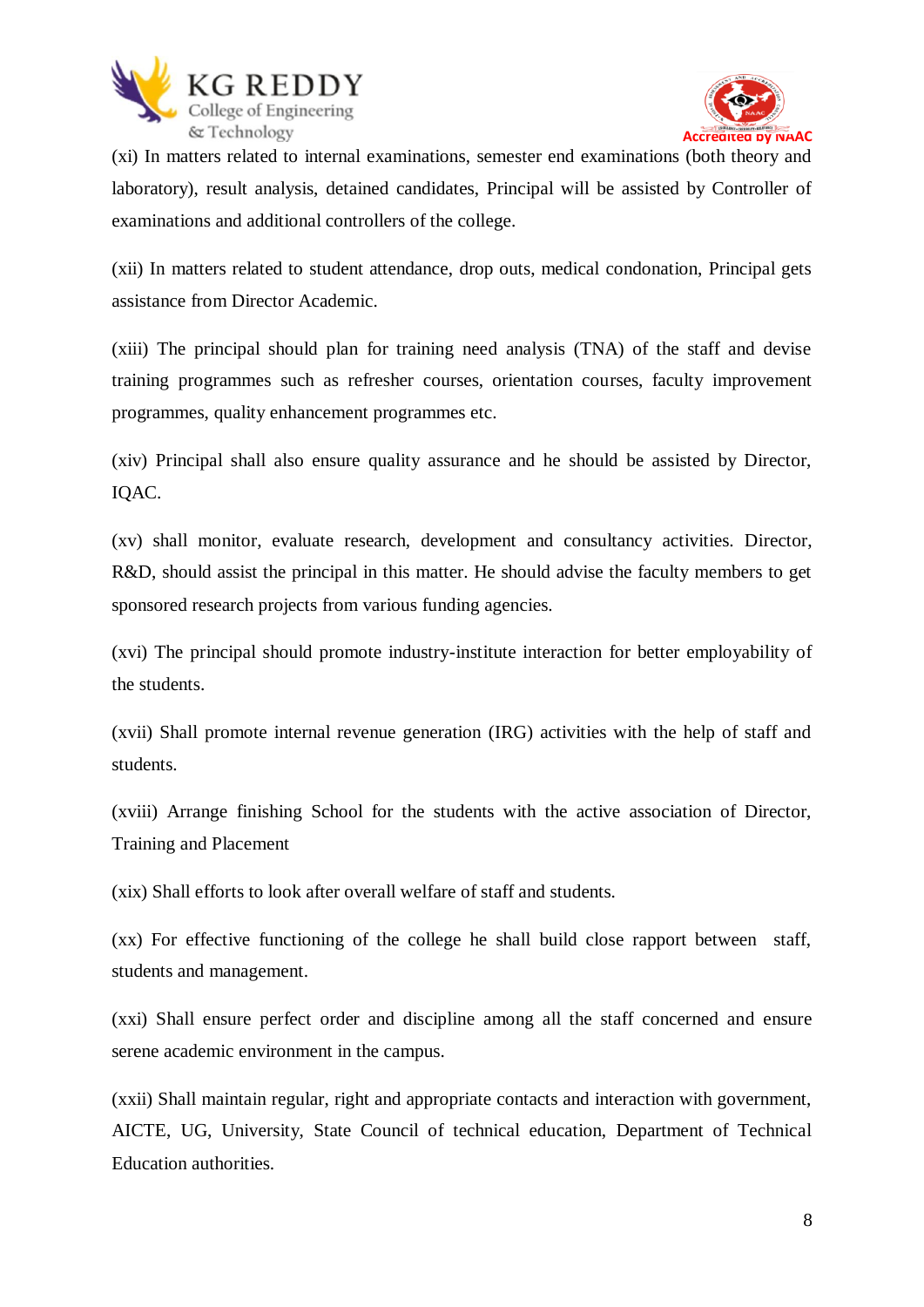



(xxiii) Shall involve faculty members at different levels for various institutional activities.

#### **B) GENERAL ADMINISTRATION**

On general administrative matters Principal shall be assisted by Director (Academic), Controller of Examinations, Coordinator IQAC, Heads of Departments, functional heads etc

(i) Shall make proposal for appointment to all posts of cadres including contract, part-time, adhoc, and daily wage employees

(ii) Shall make regularization of services, declaration of probation, and release of increments, including CAS for teaching staff and AAS for non teaching staff.

(iii) Arrange performance appraisal of faculty and supporting staff.

(iv) Shall have power to sanction EL, HPL, ML, EOL up to the level of Heads of departments, except himself.

(v) Empowered to initiate disciplinary proceedings ( with proper guidelines such as constitution of enquiry committee etc) and impose punishments of minor and major character such as warning, censure, fine, withholding increments, promotion and recovery from pay whole or part of pecuniary loss to the college.

(vi) All such cases requiring arrangements such a suspension, removal, dismissal from the services shall be referred to the Governing Body by the principal.

(vii) Campus maintenance cell shall work under the instructions of Principal

#### **C) FINANCIAL ADMINISTRATION**

(i) Principal is assisted by the Finance committee in financial administration.

(ii) Subject to the budget allocations for a specific area of expenditure, principal is empowered to incur expenditure within the stipulated limits and adhering to the related procedure as laid down by the Governing Body from time to time.

(iii) Empowered to incur recurring contingent expenditure as per the norms prescribed by the Governing Body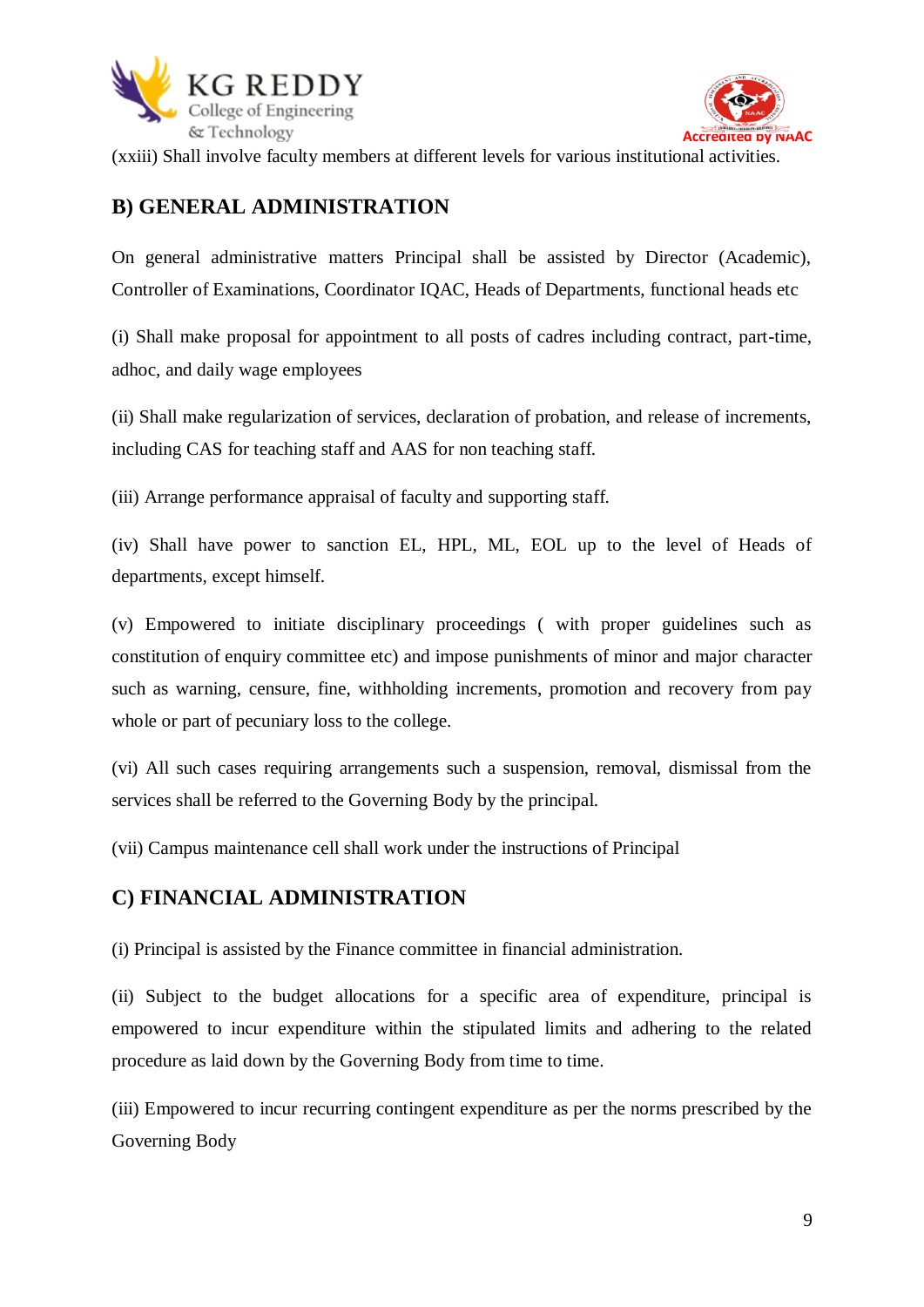



(iv) All contracts for and on behalf of the college (except himself and the college) when authorized by a resolution of the Governing Body, passed in writing and expressed to be made in the name of the college shall be executed by the Principal.

(v) Principal shall forward monthly salary bills of all the staff of the college to the finance committee for necessary action and also the members of the Governing Body and its sub committees.

(vi) The Principal or the officer delegated with such powers shall counter sign all kinds of scholarship bills in respect of students of the college.

(vii) Shall have power to sanction the purchase of stationery, library books, periodicals, consumables for laboratories, workshops etc subject to the limit of powers delegated in respective areas and subject to the prescribed procedures, budget provisions under the respective heads of budget.

(viii) Shall countersign T.A bills

(ix) Shall have power to sanction advances and final withdrawal of EPF of the staff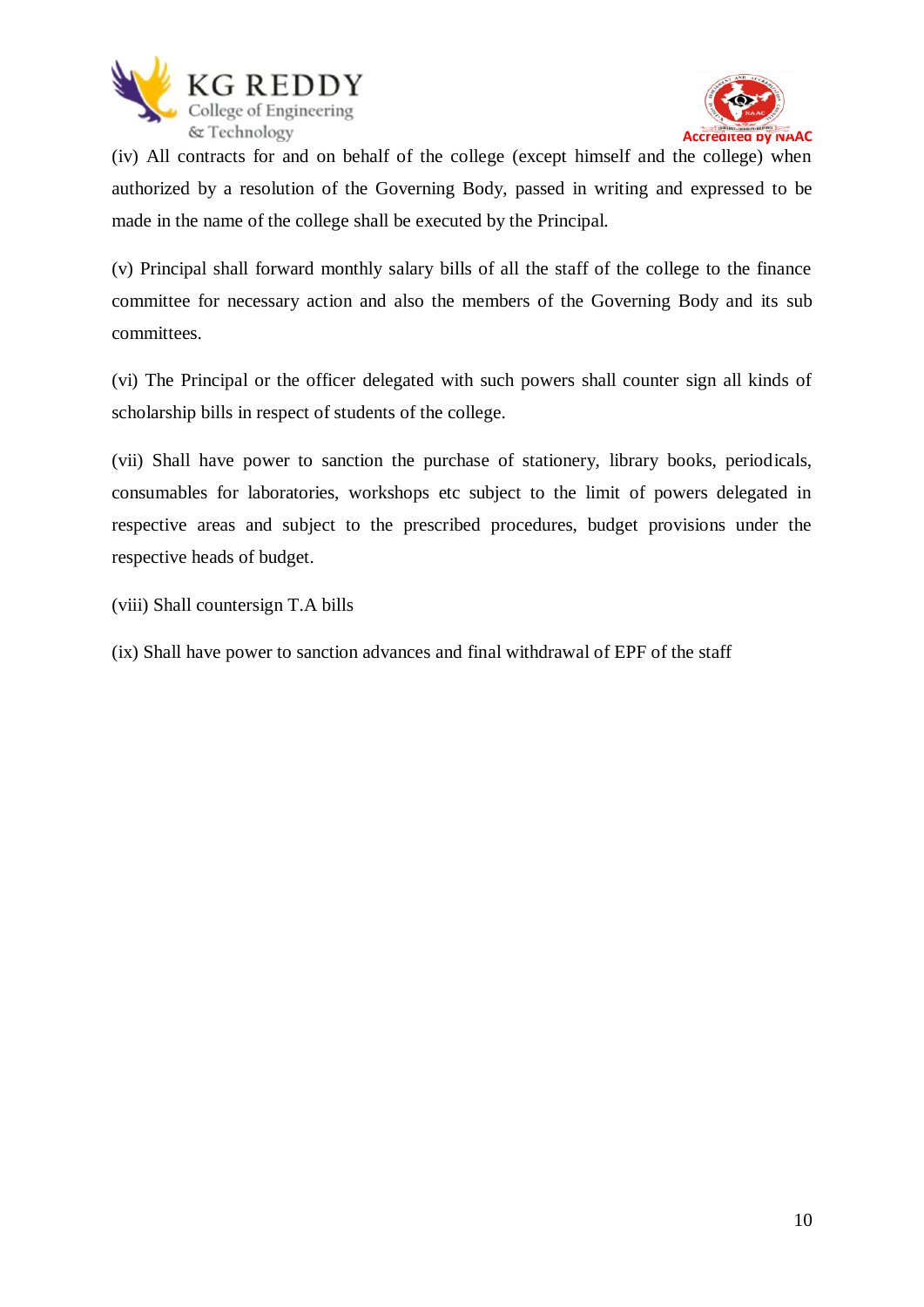



## **3. CODE OF CONDUCT FOR TEACHING STAFF AND NON TEACHING STAFF:**

In fulfillment of their obligations to the teaching profession, teachers will strive to:

- Advance the interests of the teaching profession through responsible, ethical practices.
- Regard themselves as learners and engage in continual professional development.
- Be truthful when making a statement about their qualifications and competencies.
- Contribute to the development and promotion of sound educational policy.
- Contribute to the development of an open and reflective professional culture.
- Treat colleagues and associates with respect, working with them in a very congenial environment.
- Assist newcomers to the profession, a disclosure is required by the law or serves a compelling professional purpose.
- Respect confidential information as and when necessary.
- Speak out if the behavior of a colleague is seriously in breach of this code.

#### **RESPONSIBILITY AND ACCOUNTABILITY**

- Faculty must handle the subjects assigned by the Head of Department (HOD).
- Faculty must complete the syllabus in time. Faculty shall produce good results in the subjects handled by them and are accountable for the same.
- Tutor Ward system must be effectively implemented. Facultyshall monitor the respective group of students who are attached to them.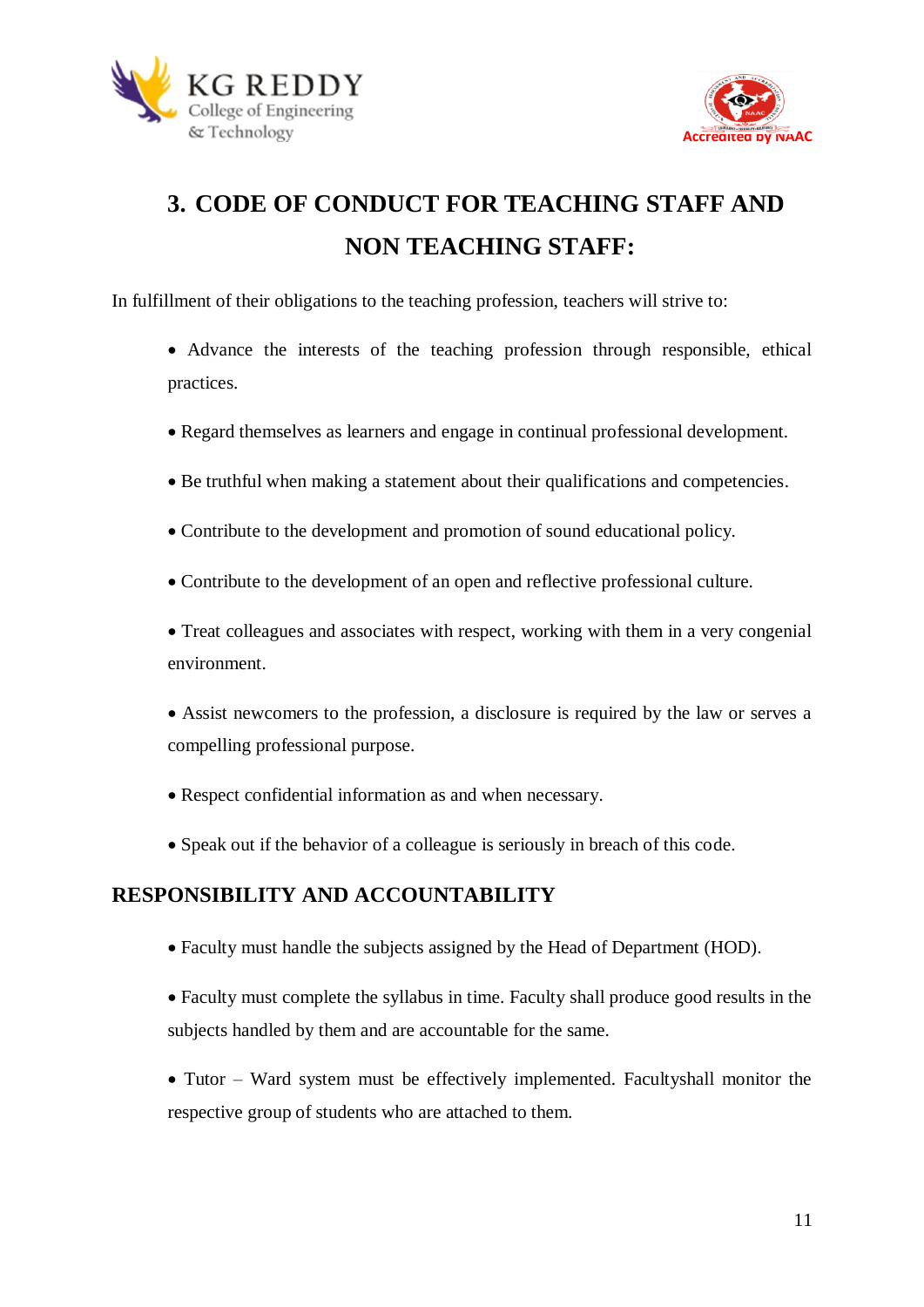



 Assignment topics for each course are to be given to the students within a week of the beginning of the semester.

 Assignments should be written in notebooks. The notebooks are to be collected from the students in time and returned to the students after correction.

 Two mid exams are to be conducted in a semester. Answer books are to be valued, and marks are to be informed to the students. Marks for the assignments, mid tests, seminars if attended are to be entered in the counseling report.

 Faculty should be good counselors and facilitators. They should help, guide, encourage and assist the students in ensuring that the teaching-learning process is effective and successful. Value-based education must be their motto.

 Faculty should maintain decorum both inside and outside the classroom and set a good example to the students.

 Faculty should carry out other academic, co-curricular and organizational activities that may be assigned to them from time to time.

#### **DRESS CODE: FACULTY**

Following is the dress code for the faculty of institute:

**Gentlemen:** Formals with tucked in shirts. Shoes are matching with the belt.

**Ladies:** Saree / Punjabi dress with dupatta

#### **ID CARD:**

 It is mandatory for students and staff to always display ID cards when they are on campus.

 Faculty should avoid taking ID cards from students when they are involved in undesirable activities. ID cards can be demanded only to ascertain the identity of students. After noting the details of the student, ID card must be returned to the student concerned on the spot.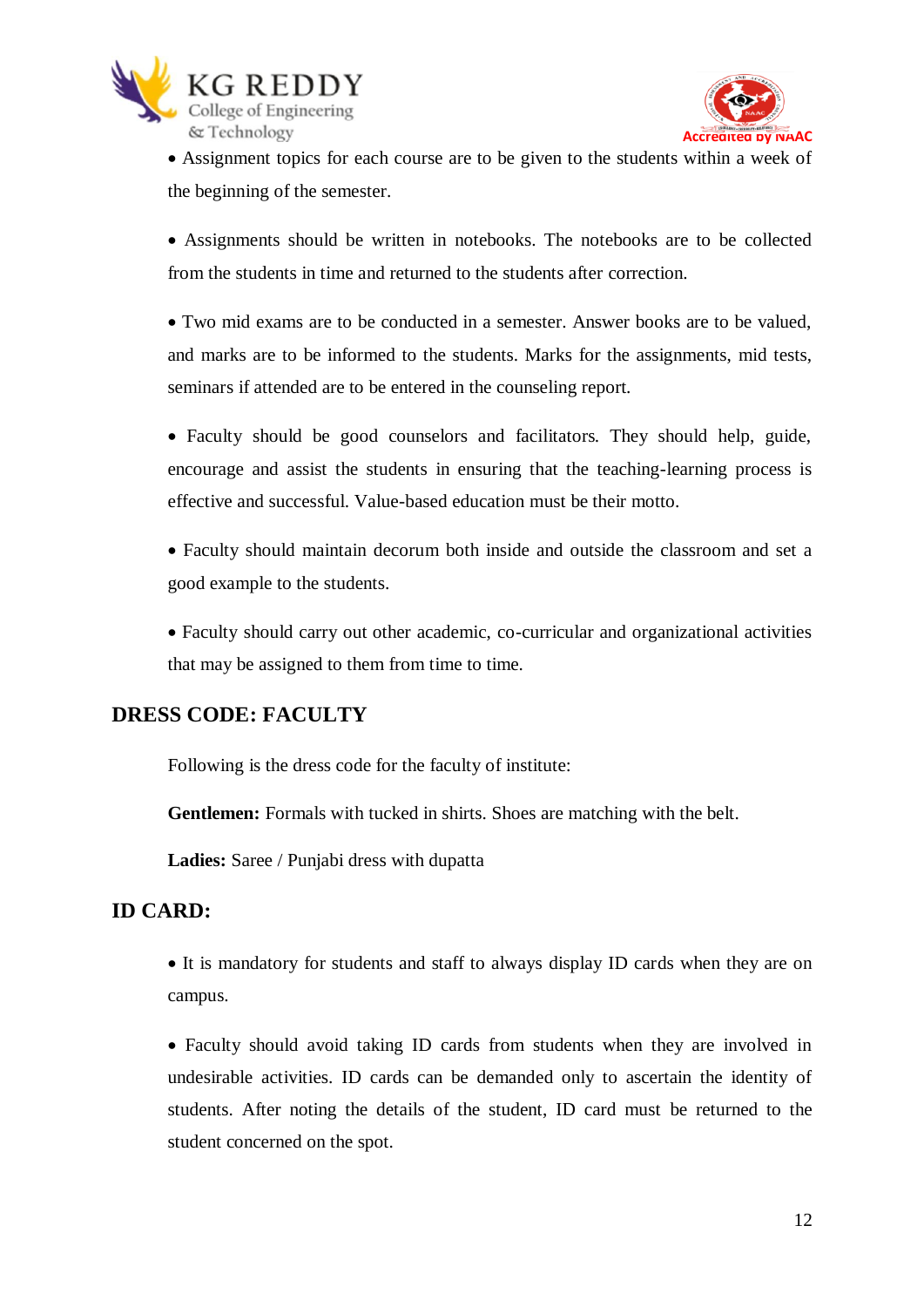



#### **COMMUNICATING WITH PARENTS:**

Faculty should not summon parents to the institute under any circumstances. Parents shall be invited to the campus only on the recommendation of the college discipline committee or for parents meeting date in coordination with HOD and principal.

#### **STUDENTS - LATE COMING:**

• Students should not be denied admission into the classrooms/laboratories when they report late for the classes. However, such students shall automatically lose attendance for those classes.

 Faculty must desist from awarding physical punishments to students indulging in misbehavior in the classrooms. However, they can warn such students or report to the HOD/Principal for necessary action.

 Cases of indiscipline, misbehavior or insubordination should be dealt at with individuals at HOD or principal level as such faculty should not threaten the students in the name of marks or other punitive action for their lapses or indiscipline.

#### **TAKING ATTENDANCE:**

Staff members must take attendance within first 5 minutes of starting the period.

 Latecomers should not be denied admission to the classes for being late. However, such students need not be given attendance.

- Faculty is advised to refrain from awarding punishments like:
	- Dismissal from the classrooms.
	- Making them stand in and outside the classrooms,
	- Not marking attendance
	- Troublemakers in the classrooms must be reported to the HOD/Principal/Director for further action.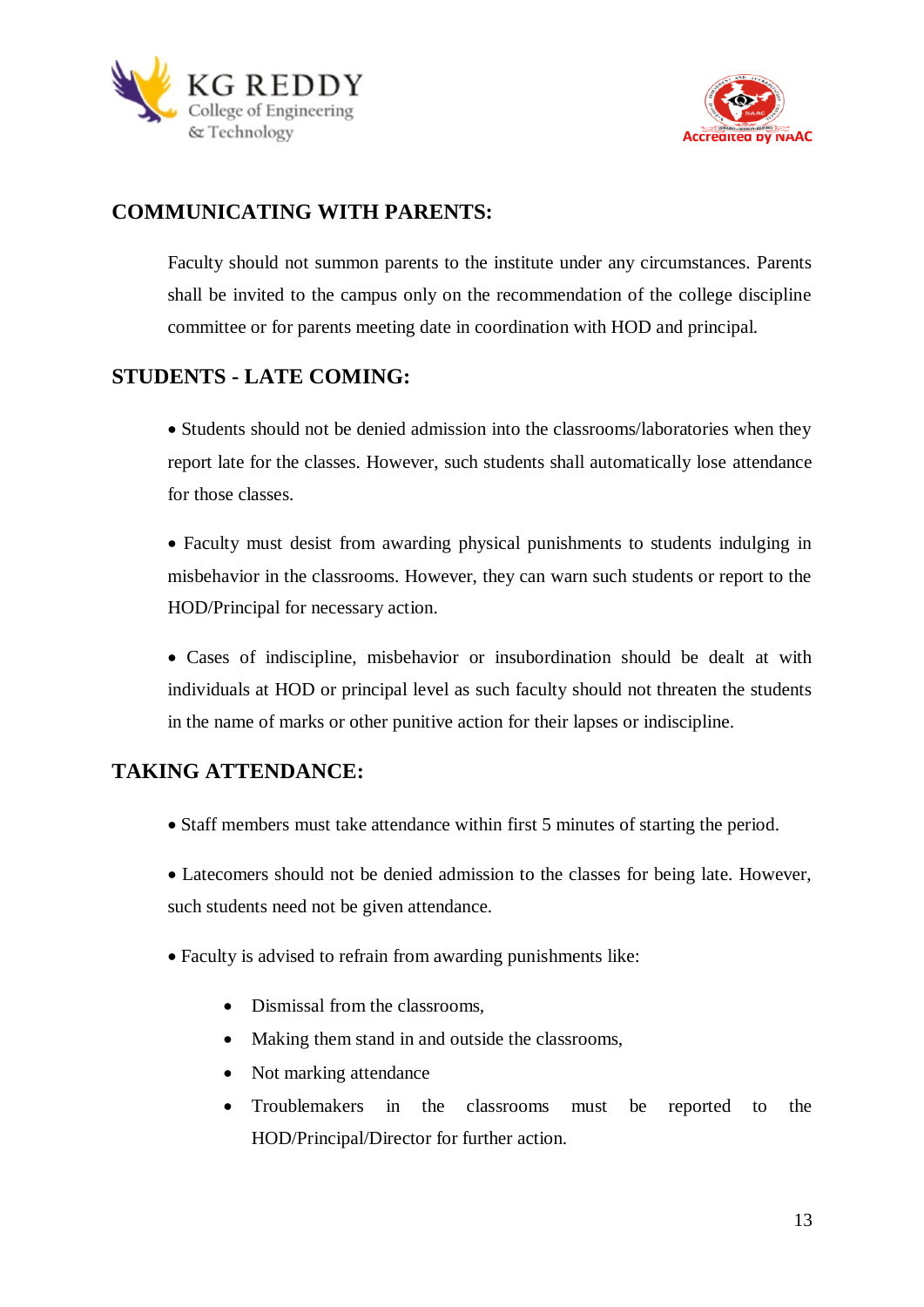



 Students violating dress code must not be allowed to attend the lecture classes, laboratories, and library. Faculty members must report such cases to the administrative office for canceling attendance for the day.

#### **COURSE FILE:**

Ever faculty must maintain a course file for each subject offered during semester/year. It shall have following details: syllabus, lecture plan, lecture notes for each period, date and time for preparation, date and time for delivery.

#### **CLASS ADJUSTMENT BEFORE GOING ON LEAVE:**

 As per the rules of the institute staff members must adjust their classes and show the consent of the substitute faculty to the HOD before going on leave.

• All the staff members are advised to strictly follow the above procedure; failing which the leave will be treated as unauthorized with loss of pay.

#### **PROCEDURE FOR RELIEF OF RESIGNATION:**

 As per the service rules of the Institute, faculty members intending to resign are required to give two months' notice.

- The staff should deposit following original Certificates.
	- a. 10th or equivalent
	- b. 12th or equivalent
	- c. B.Tech & M.Tech / B.Sc. &M.Sc. /M.Phil./Ph.D.
- Institute reserves the right to relieve the staff at any time during the notice period.

#### **INSTRUCTIONS TO INVIGILATORS:**

 Report to the chief superintendent at least 30 minutes before the commencement of examination. Collect the seating arrangement, examination stationery and be present at the respective hall at least 15 minutes before the commencement of examination.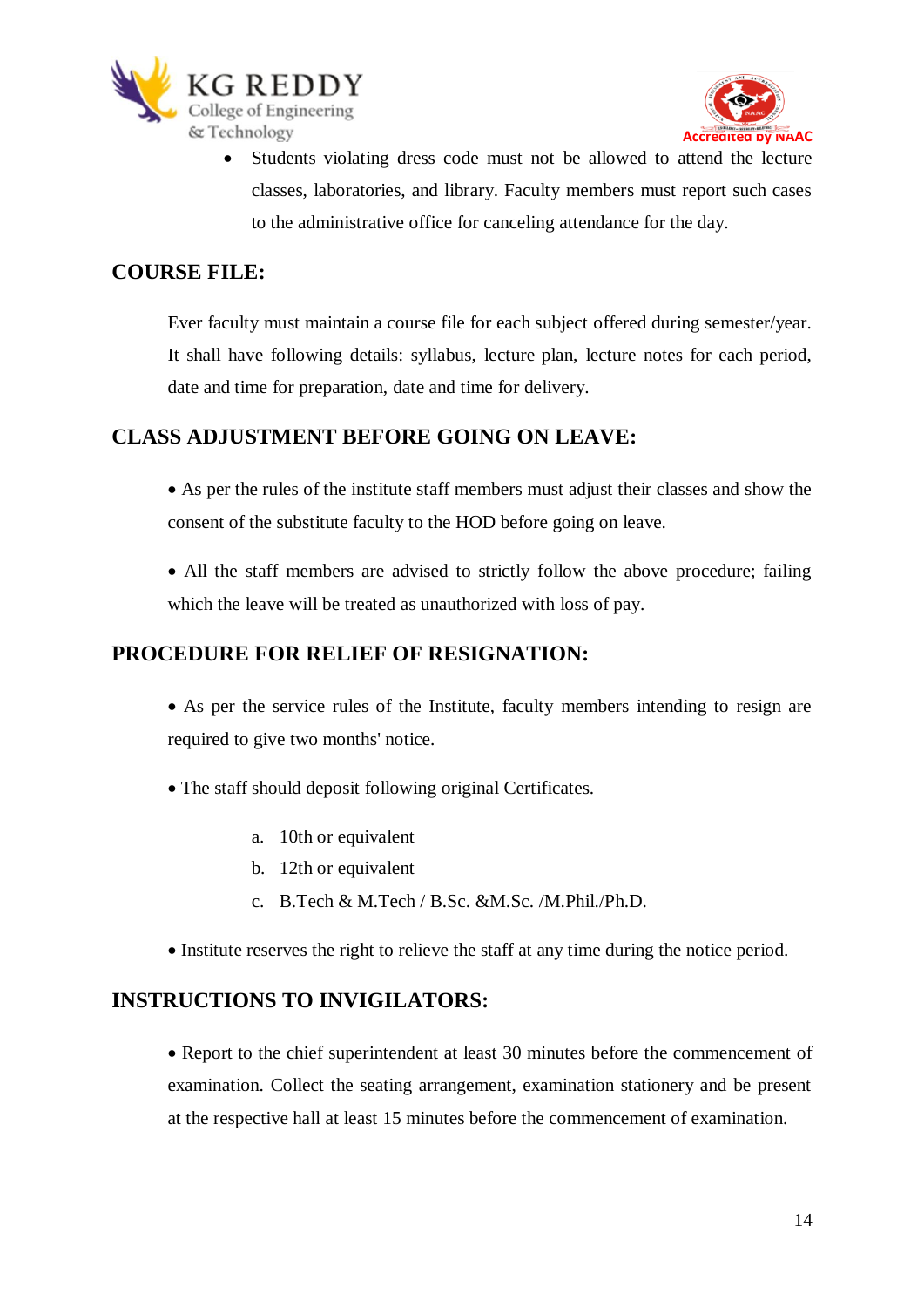



 The candidates should be present in the examination halls before the commencement of examination and no candidate should be allowed after the commencement examination. Ensure that the candidate should not carry any material except hall ticket, ID card, and non-programmable calculator into the examination halls. Programmable calculators, cell phones, and other electronic items are not allowed for the examinations.

Ensure that the relevant question papers are given for distribution in the hall.

 Candidates are not allowed to leave the examination hall until 3 hours from the commencement of examination.

 Please ensure to collect the answer book from the candidates before they leave the examination hall.

• Malpractice cases, if any, should be reported to the chief superintendent immediately. Invigilators should not take the liberty of condoning the defaulters by giving oral warning.

## **NORMS FOR CONDUCTING UNIVERSITY PRACTICAL EXAMINATIONS:**

 Practical examinations should be conducted in the respective laboratories/workshops/drawing Halls only.

• Both the examiners (internal and external) should assess the students for 50% of marks allotted for practical assignments. Internal examiners have to brief the external examiners regarding the allocation of marks for each component of the practical activity.

• Marks must be noted on the answer sheets indicating the marks awarded for each component of the practical activity.

Both the examiners must sign on the answer sheets as well as on the award lists.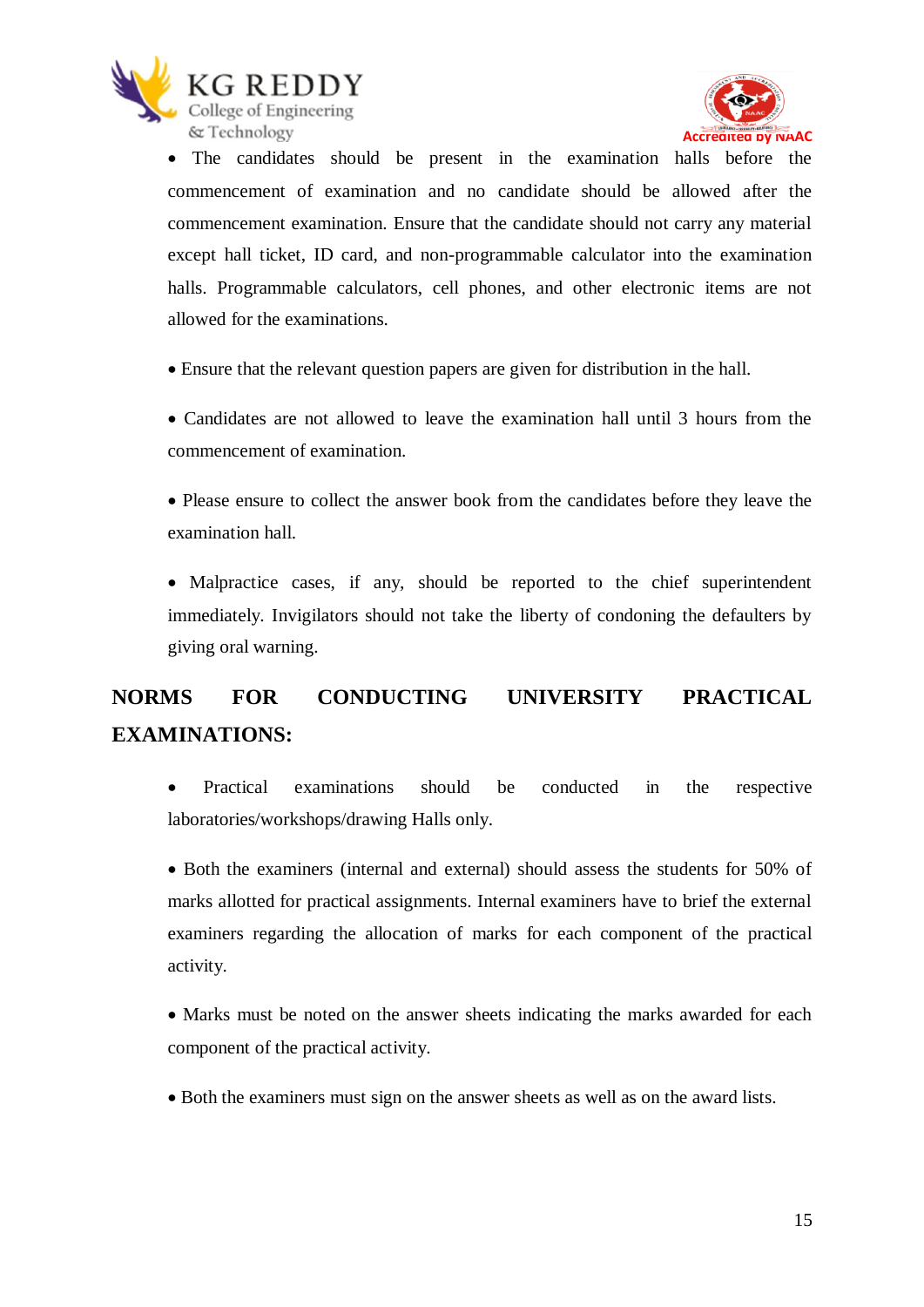

#### **PROMOTION POLICY:**



 Faculty members belonging to all branches may be notified as associate professors right from the date of joining provided they possess post-graduate qualifications. These promotions are need-based, i.e., to fulfill the cadre ratio required as per AICTE norms.

- Faculty members belonging to other disciplines shall be promoted to assistant professors based on university selection only.
- Ph.D. holders having minimum five years' experience shall be promoted as professors irrespective of their discipline and selection by the university.
- Staff belonging to basic sciences &humanities with five years of teaching experience (in engineering Colleges) shall be considered for promotion as associate professors without insisting on Ph.D. or university selection.
- Promotion to the cadre of professor is either through the university selection committee or governing body only.
- While promoting staff to higher cadre, due weight shall be given to feedback, involvement in extra-curricular activities and administrative responsibilities.
- Experienced candidates working in reputed institutes may be given pay protection without insisting on fulfilling the above norms.

#### **FACULTY EMPOWERMENT AND FINANCIAL STRATEGIES:**

- Institute provides financial support to attend the one international conference of repute. They are provided with 50% registration fees and one side transport fare by shortest distance.
- The institute provides upto 100% registration fees of Workshop/FDP/Refresher Courses / Orientation Programs at reputed institutes.
- Institute provides free transport facility to all the employees from nearest place from their residence around and across the Hyderabad.
- Institute provides maternity leave to the female staff according to the norms.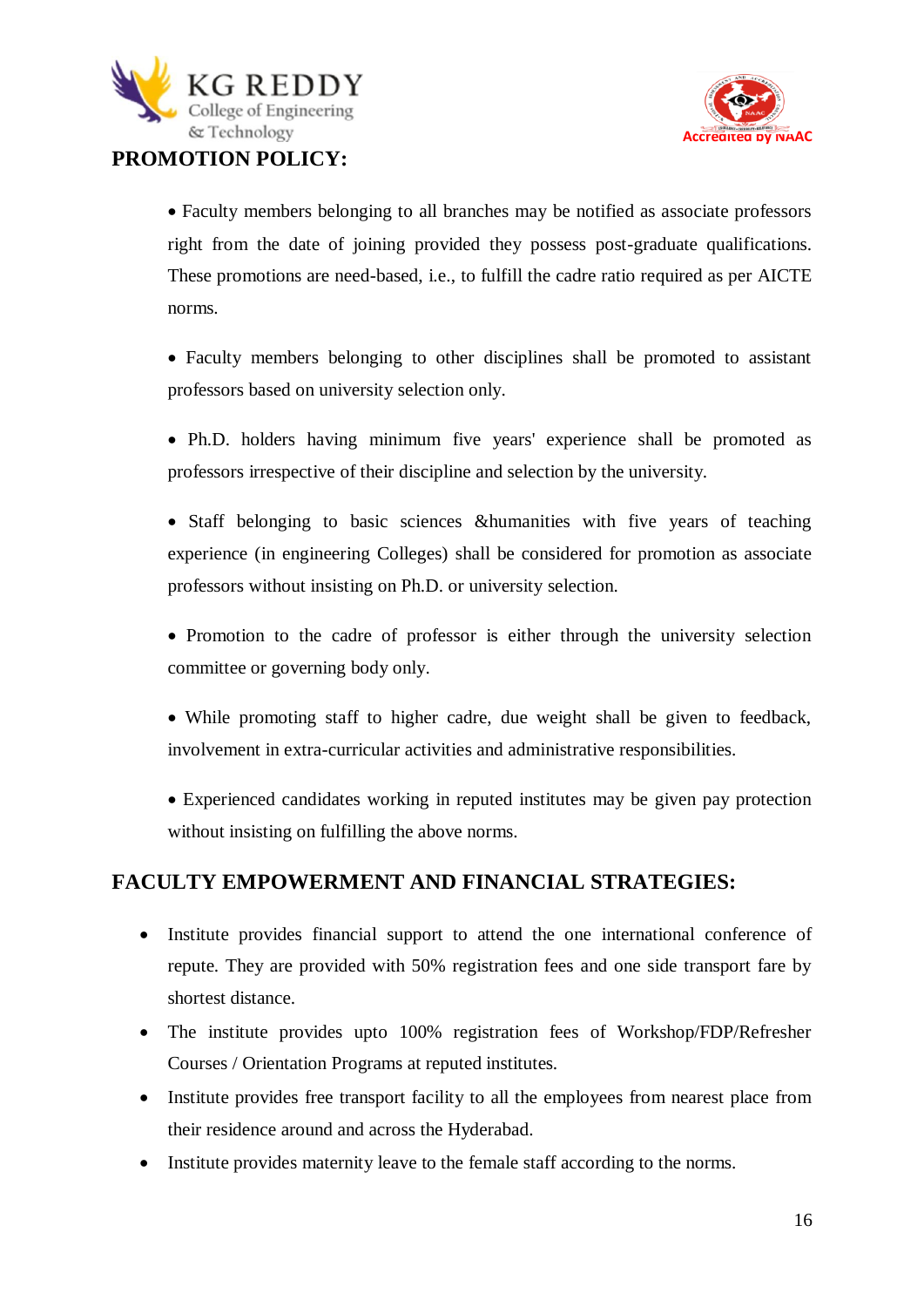



- Institute provides 12 casual leaves in a academic year. And all other leaves as per the JNTUH norms.
- Institute provides paid leave to attend Workshops/ Seminars/ Conferences/ FDPs.
- Employees who have completed 6 years are eligible to get a laptop as an incentive from the institute.
- Institute provides opportunities to all employees to associate with state, national and international professional bodies.
- Institute encourages teaching, non teaching staff to participate in Workshops, Conferences, FDPs for their continuous developments.
- Institute appreciates and support employees to conduct training programs and arrange industrial visits.
- Institute does believe in equality and provide equal opportunity / support to non teaching staff too, to get enroll themselves for different courses / training programs to enhance their skills and knowledge to update themselves according to demand / change.
- To develop administrative skills, institute avail employees to attend corporate training programs inside/out side college.
- Institute provides FDPs and various training programs to our faculties to upgrade their knowledge, teaching skills, methodology and personality.
- Institute motivates staff to have good relationship with other organizations and to participate in various programs conducted by them.
- Institute has given opportunities to staff to conduct/attend webinars of IUCEE, IEEE and AICTE for learn / share knowledge about recent / current changes, developments in different sectors.
- As to have a better command on their respective subjects, the institute invites corporate persons professionals and market resource persons such as researchers, industrialist and academicians to have interaction with the faculty. These people will share their knowledge on basis of that staff to upgrade his/her knowledge accordingly.
- Institute always welcome new ideas from the experienced faculty about lecture delivery, laboratory work and seminars/ workshops, to provide guidelines to the new family members. They may have one  $-$  two  $-$  one interaction or common lecture as mini workshop.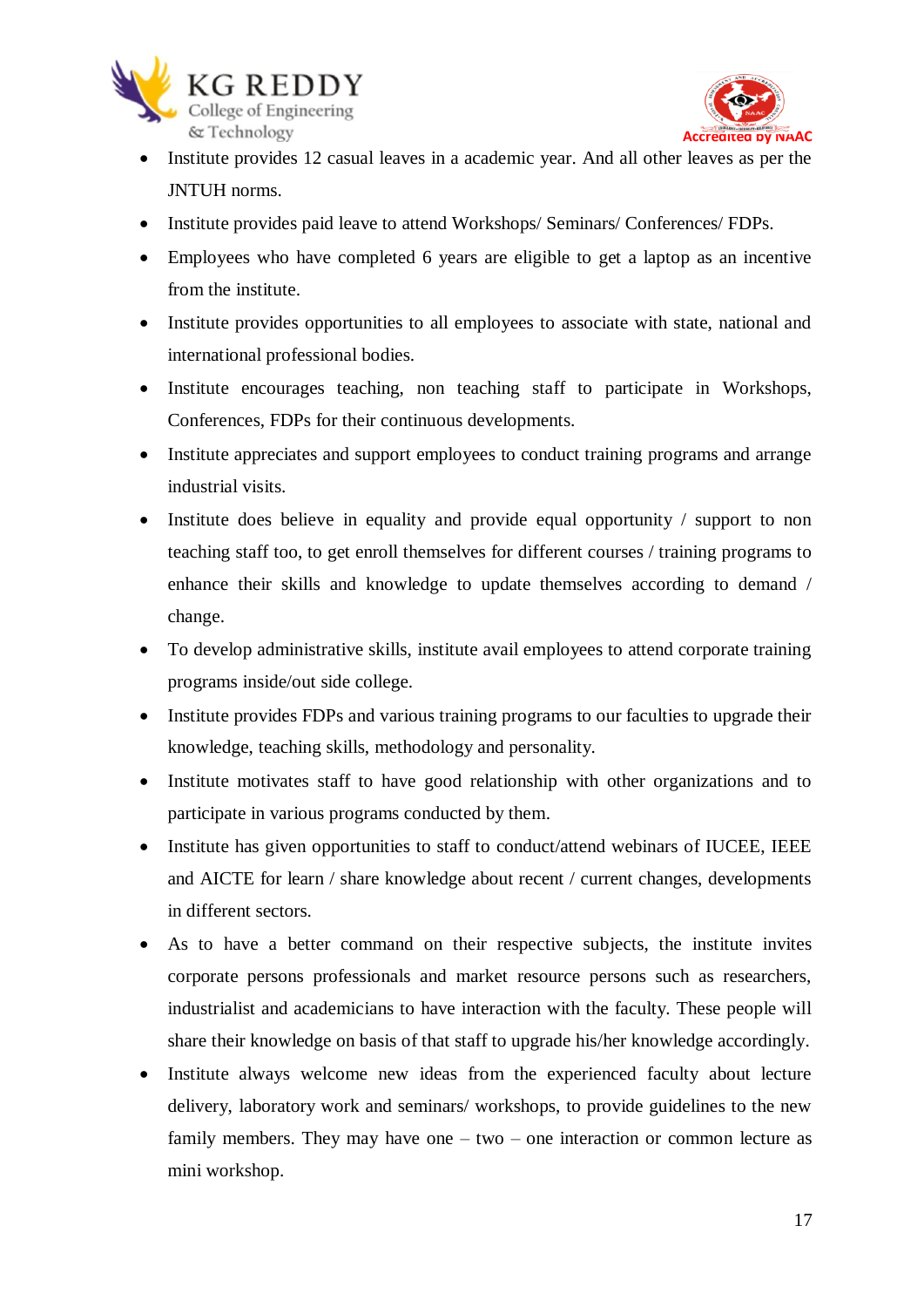



#### **DUTIES & RESPONSIBILITIES OF HEAD OF THE DEPARTMENT:**

HOD is responsible for conducting all academic programmes of the department as per the norms of affiliating university. In pursuance of above objective he/she is required:

 To formulate timetables to provide adequate contact hours to complete the syllabus well in time while providing ample time for conducting personality development programmes and sports.

To train and update the faculty to deliver good instruction to the students.

 To ensure proper evaluation of student's performance and take remedial action to improve the performance of slow learners.

 To maintain harmonious relations between students and faculty while ensuring discipline and ethical behavior of students.

 HOD's are responsible for ensuring that all classes are held as per the time – table and make alternate arrangement for the class work of teachers absent on that day. Recommend for disciplinary action against those availing leave without prior arrangement for class work.

 HOD's mustverify the student attendance registers on every weekend to check for proper marking of attendance and implementation of lecture plans. They should forward all the registers on the last working day of every month to the director's perusal.

 HOD's are responsible for going around the class rooms and laboratories to ensure the decorum and discipline as per time-table.

• Should convene meetings of faculty twice in a fortnight to review academic and research activities of the Department.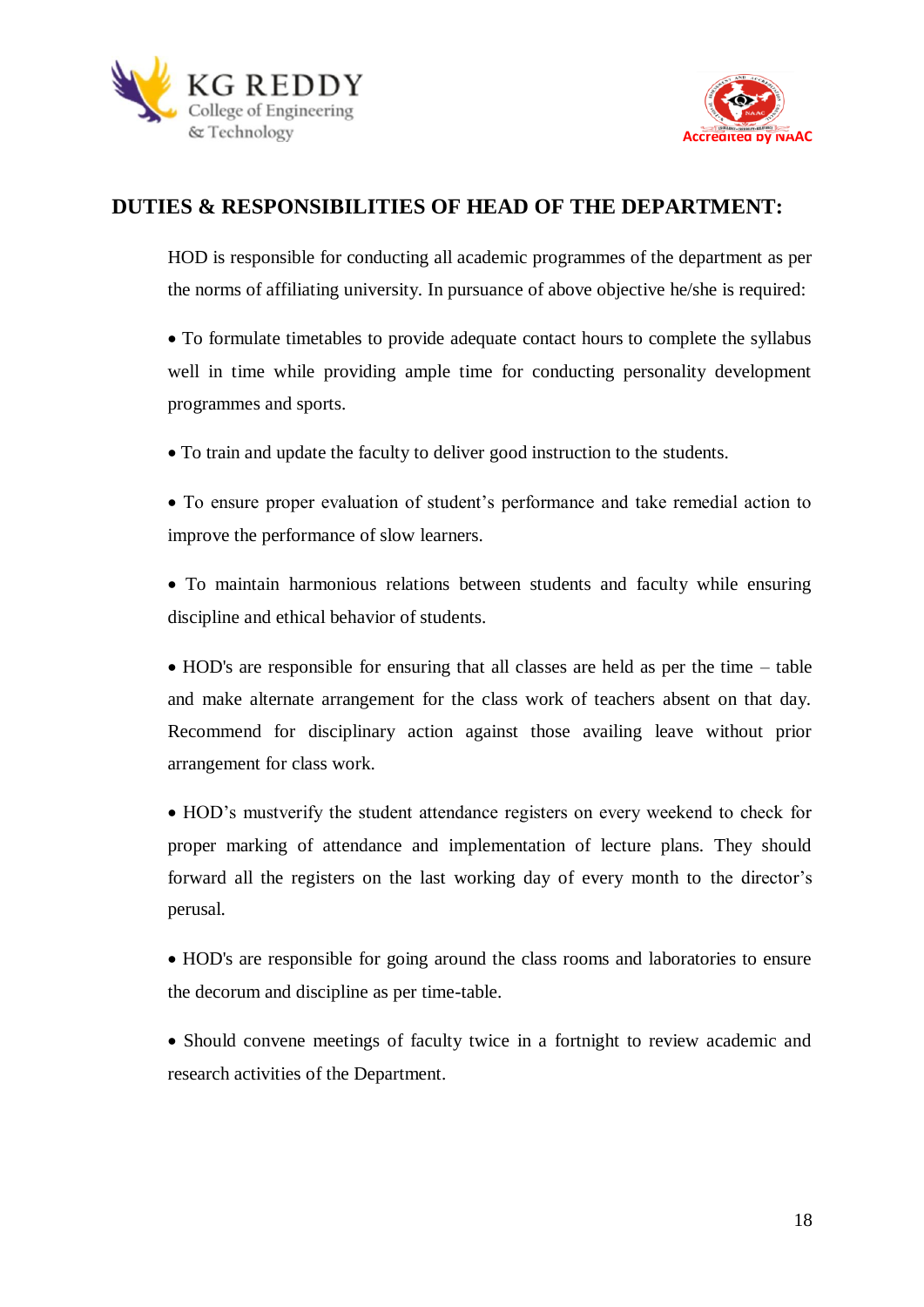



 HOD's should arrange guest lectures, preferably in a specialization related to the department to widen the horizons of knowledge. Prepare a list of eminent people who could be invited to deliver guest lectures.

 Should monitor students' development and problems through feedback and counseling.

 Should appoint faculty counselors to meet the needs of students suffering from the effects of stress and peer pressure.

#### **DISCIPLINE IN COLLEGE BUSES:**

 All female staff members traveling in college buses should sit in the front, and male staff members should sit in the last row to maintain the discipline in the Buses.

 Transport in-charge is requested to report the compliance of above instruction to the undersigned immediately.

 Senior faculty members are once again requested to keep a strict vigil on the students indulging in ragging or in any activities that might disturb the environment.

#### **DUTIES OF LAB-TECHNICIAN:**

- Any unexpected breakdowns of laboratory machines / equipment's must be reported immediately to the teaching staff in-charge of the lab.
- Damages caused to the laboratory equipment by students due to mishandling must be reported to the concerned staff member for further action.
- The responsibility of lab Assistant is to identify the requirement of lab consumables etc. preferably before the beginning of the semester and give the same in writing to laboratory –in-charge.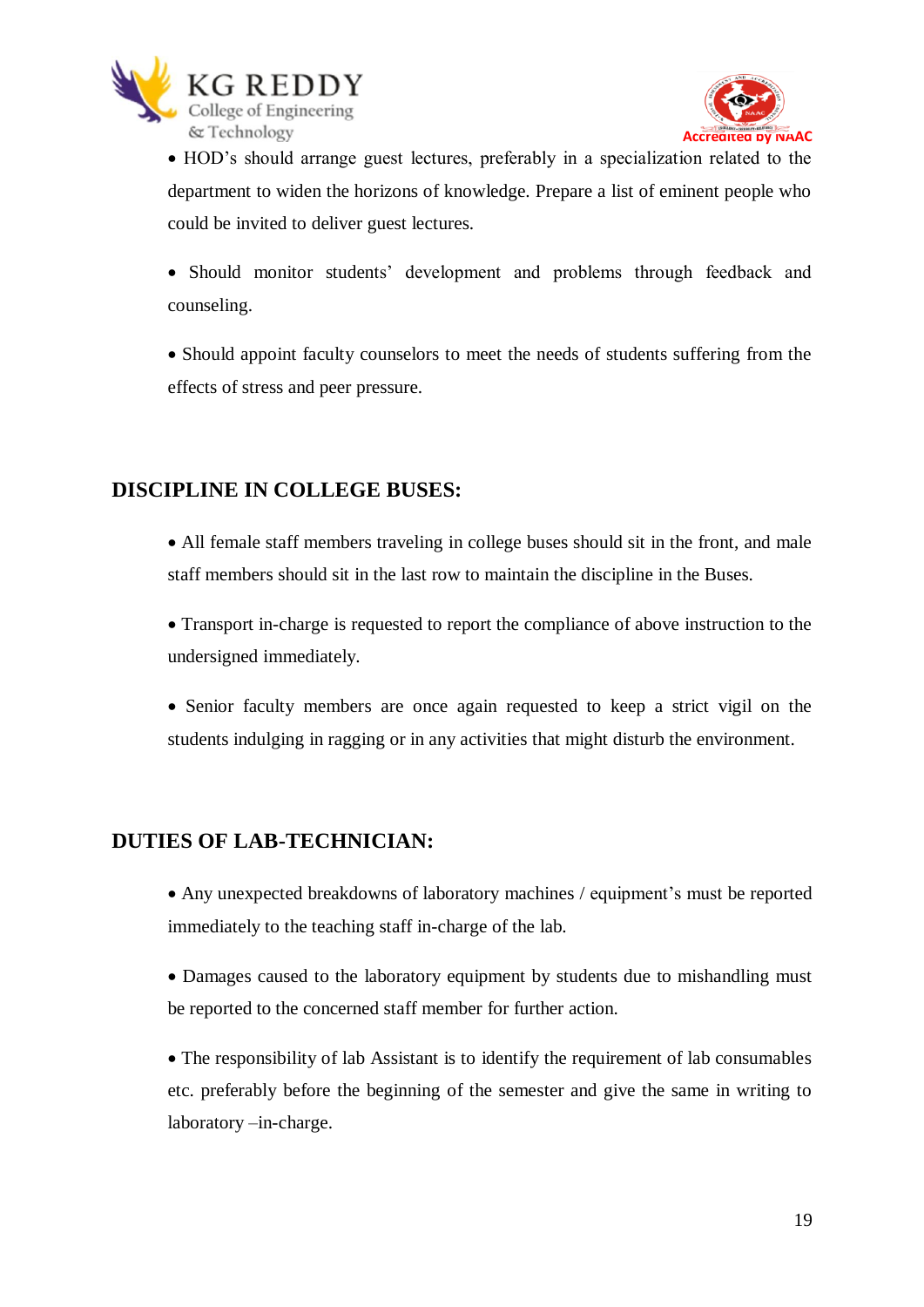



 All maintenance works must be carried out & recorded as per the schedules are given by the laboratory-in-charge, without affecting the regular lab class work.

- Issue register for tools issued to the students must be maintained for every Lab.
- Ensure all procurements are recorded properly in stock registers and maintain separate registers for consumables and non-consumables.
- To ensure the availability & proper maintenance of "first aid facilities and firefighting equipment".
- Avoid other activities during laboratory hours unless assigned by the senior management.
- Adjust laboratory work to a technician, who is familiar with that lab, in case of your absence.
- Ensure that the machine is in proper working condition & then allow the students to do the job.

#### **DUTIES OF LAB-IN CHARGES:**

- Prepare a plan of maintenance schedule at the beginning of the semester and make sure that it is carried out by the technician in a proper manner.
- The lab-In charge should take necessary steps to procure additional equipment / other materials required through HOD.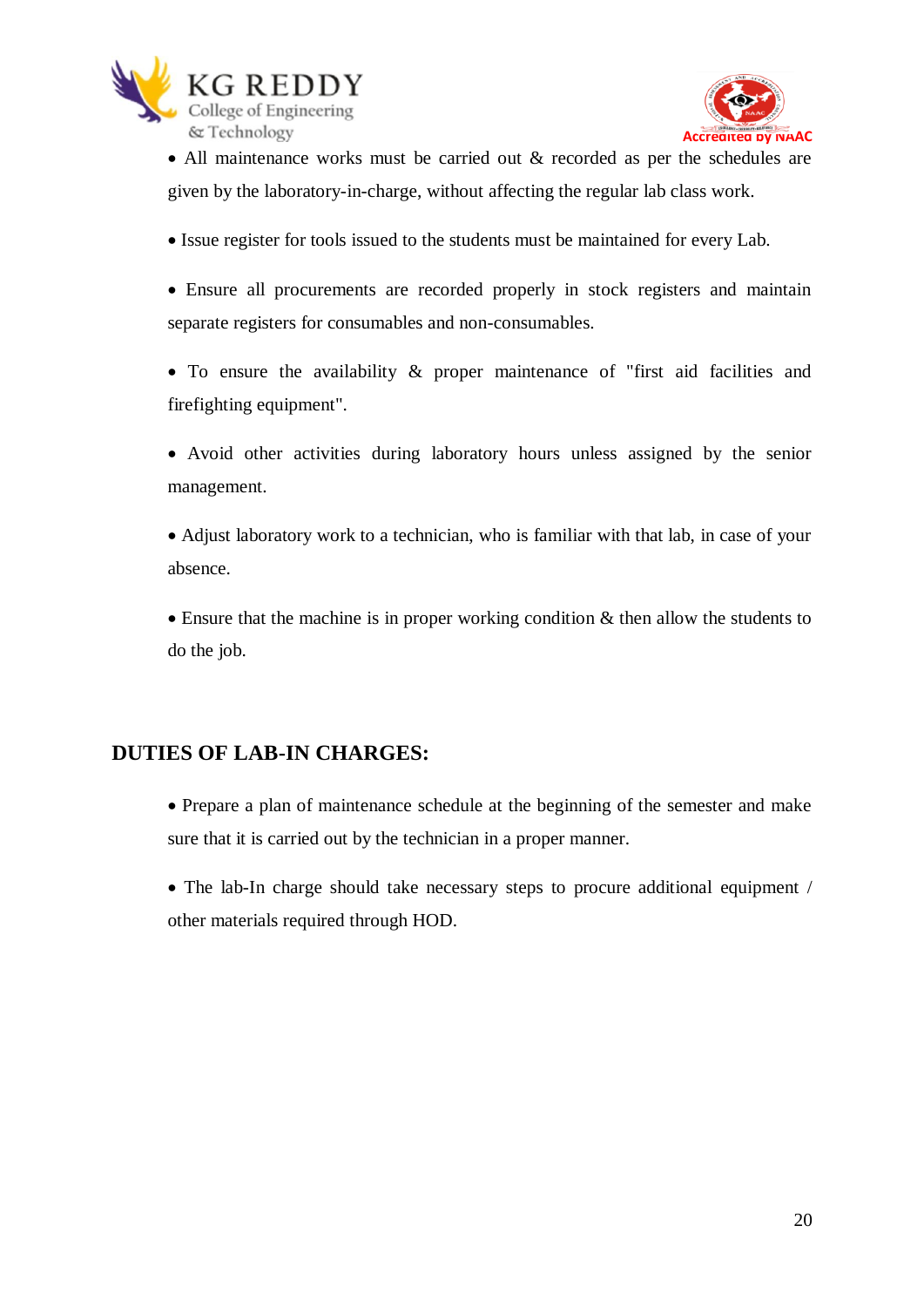



## **4. CODE OF CONDUCT FOR ADMINISTRATIVE STAFF**

#### **DUTIES & RESPONSIBILITIES OF ADMINISTRATIVE STAFF**

- Issue of notices to the members requesting them to attend various meetings following established procedures and conventions on instruction from appropriate authority.
- Calling for subjects for inclusion in the agenda from the Principal /Head of Department compile them and prepare agenda and notes for discussion in the various statutory body meetings after getting approval from the appropriate authority.
- Sending agenda and notes to the members of various committees.
- Gathering records of the minutes of the meetings and communications of minutes/orders issued, after obtaining approval.
- Maintenance of all important documents such as Memorandum of Association (MOA), Bye-laws and carrying out changes/modifications as and when necessary after approval by appropriate bodies, without destroying the immediately past versions.
- Seeking the approval of/information to the UGC, AICTE, University and other bodies, as the case may be, wherever necessary for the changes/modifications made.
- Maintenance of all attendance registers and minutes of various committee meetings and maintaining confidentiality of information, where it is essential in the interest of the institution.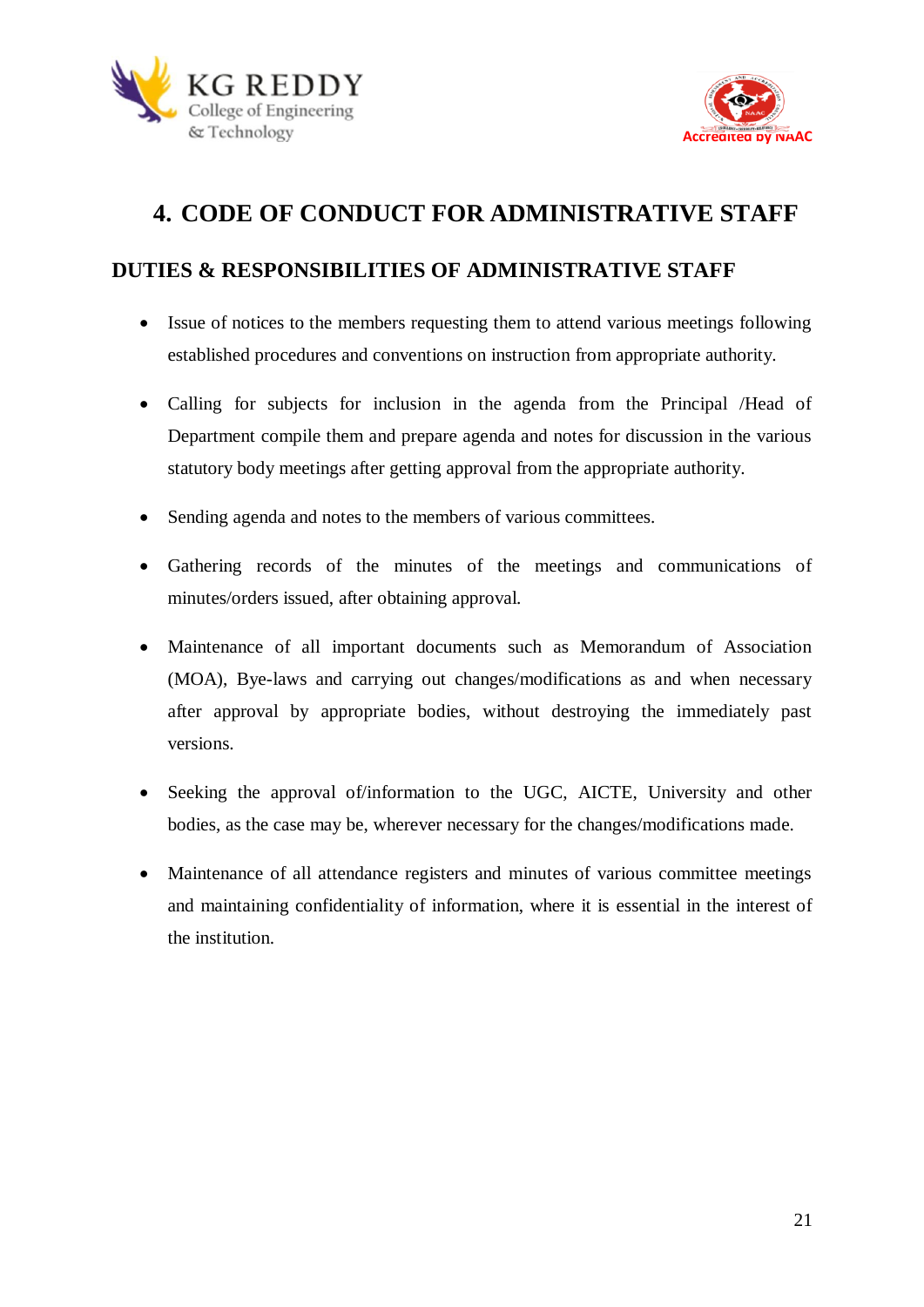



## **5. CODE OF CONDUCT FOR SUPPORTING STAFF**

Non-teaching employees in college are committed to the following values: Loyalty, Integrity, Dignity, Responsibility, Respect, Justice and Care.

#### **SUPPORTING STAFF DEMONSTRATE LOYALTY BY:**

- Modeling and supporting commitment to the faith, and lifestyle values
- Being punctual and conscientious in all duties
- Dressing and behaving in a manner consistent with the standards expected by the college where we work
- Advocating a drug and alcohol free lifestyle
- Speaking supportively of the college where we work.

#### **SUPPORTING STAFF DEMONSTRATE INTEGRITY BY:**

- Being honest in words and actions
- Acting within the law
- Creating and maintaining appropriate relationships. This includes:
	- 1. Interactions with students
	- 2. Notifying the Principal immediately if there is reasonable cause to suspect that a student is being harmed or is likely to be harmed
	- 3. Maintaining professional boundaries
	- 4. Being fair and impartial.

#### **SUPPORTING STAFF DEMONSTRATE DIGNITY BY:**

- Respecting diversity, treating students with care and compassion, respecting that each person has a unique family environment
- Valuing each student without making comparisons with other students
- Being supportive of other staff members.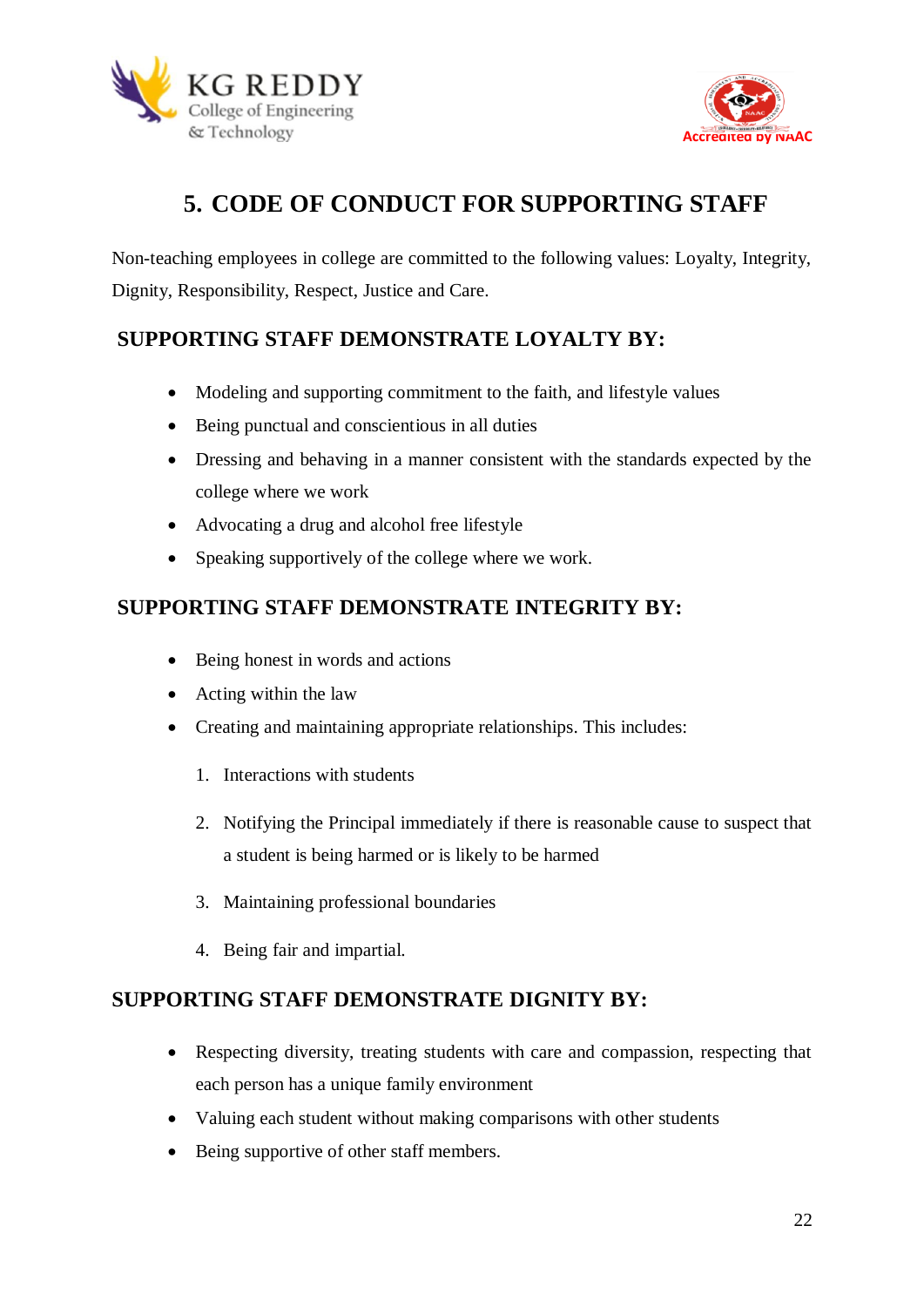



#### **SUPPORTING STAFF DEMONSTRATE RESPONSIBILITY BY:**

- Meeting the required standards for every task
- Collaborating and cooperating with colleagues and administrators.

#### **SUPPORTING STAFF DEMONSTRATE RESPECT BY:**

- Showing mutual respect, trust and confidentiality
- Providing positive support for others.

#### **SUPPORTING STAFF DEMONSTRATE JUSTICE BY:**

- Being fair and reasonable at all times
- Being committed to the wellbeing of individuals, the wider community and the common good of all people.

#### **SUPPORTING STAFF DEMONSTRATE CARE BY:**

- Being a positive influence and exercising sound judgment
- Showing care and compassion in all relationships
- Paying careful attention to our duty of care to others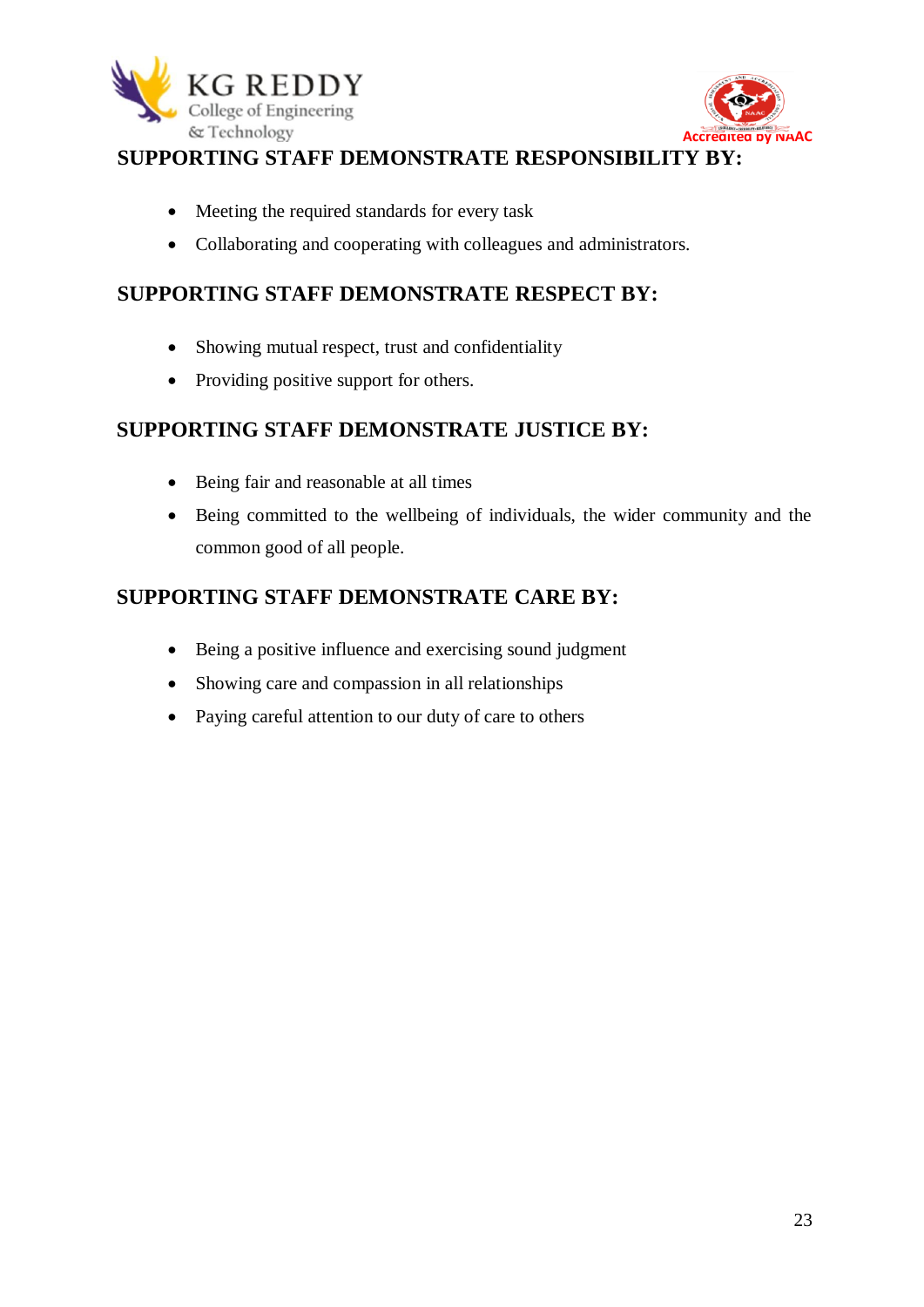



## **6. SERVICE, CONDUCT & LEAVE RULES (as per JNTU Hyderabad)**

#### **1. GENERAL**

- These rules shall be called "KG Reddy College of Engineering & Technology, Chilkur, Moinabad, R. R Dist, TS-501504, Service and Conduct Rules" and comes into force from the month of August 2010. These rules supersede all the rules put into force, previously.
- These rules shall apply to all categories of employees (Teaching and Non-Teaching Staff Members).

#### **2. DEFINITION:**

- 'College / Institute' means KG Reddy College of Engineering & Technology, Chilkur, Moinabad, R. R Dist, TS-501504
- 'Society / Trust' means Aristotle Educational Society.
- 'Management' means Aristotle Educational Society registered by its founder Chairman.
- 'Teaching Post' means a post carrying a definite scale of pay sanctioned as per AICTE norms and included in the cadre of sanctioned posts.
- 'Non Teaching Staff Members' means a person appointed in a Non-Teaching post in accordance with AICTE / Govt. of Telanaga rules.
- 'Principal' means Head of the institution authorized by management to discharge the duties and responsibilities.
- 'University' means JNTUH, Hyderabad, the affiliating university.

#### **3. APPOINTING AUTHORITY:**

All appointments of the faculty and Non-Teaching Staff Members of the College shall be made by the Chairman, Aristotle Educational Society (Parent Society), subject to the approval of the selection committee constituted by University /Management.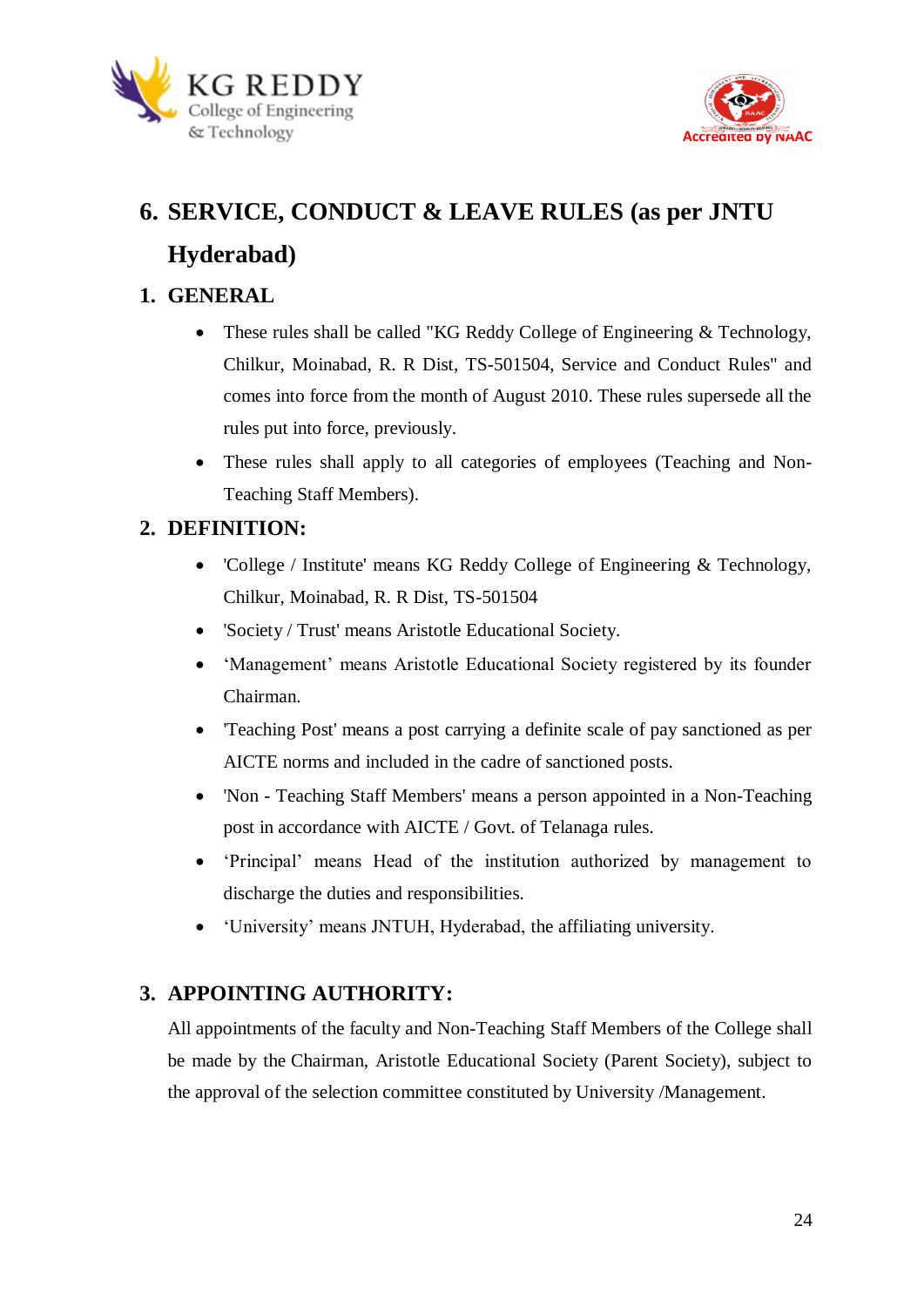



#### **4. MODE OF SELECTION:**

As per the rules prescribed for selection of employees from time to time by AICTE/University/Govt. of Telangana shall be followed.

#### **5. TERMINATION OF SERVICE/RESIGNATION:**

- Based on the opinion of the appointing authority, the efficiency of an employee has been impaired due to any infirmity, his/her retention in service is considered undesirable, his/her services may be terminated, by such appointing authority.
- Any employee of the College may withdraw his/her engagement, by submitting to the appointing authority, two months' notice in writing or payment of two month salary in lieu thereof, if agreed by the appointing authority, provided that the appointing authority may, for sufficient reasons, call upon the employee concerned to continue till the end of the academic session, in which the notice is received.
- The other terms and conditions of such employment shall be specified by the appointing authority in the Annexure which is given to all staff at the time of appointment.

#### **6. RETIREMENT:**

- The age of retirement of teaching faculty member shall be as per AICTE Norms.
- The age of retirement of other non-teaching Staff Members shall be as per the State Government Rules or as may be decided by the Management/Society.

#### **7. PROBATION:**

- Every employee shall on initiated appointment be on probation for a period of two years from the date of his/her date of joining the duties. The period of probation may be extended by a further period not exceeding one year.
- Service of an employee during probation may be terminated without assigning any reason, the employee is deemed to have been on probation until the order declaring satisfactory completion of probationary period is communicated to him, even if the stated period of vacation is complete.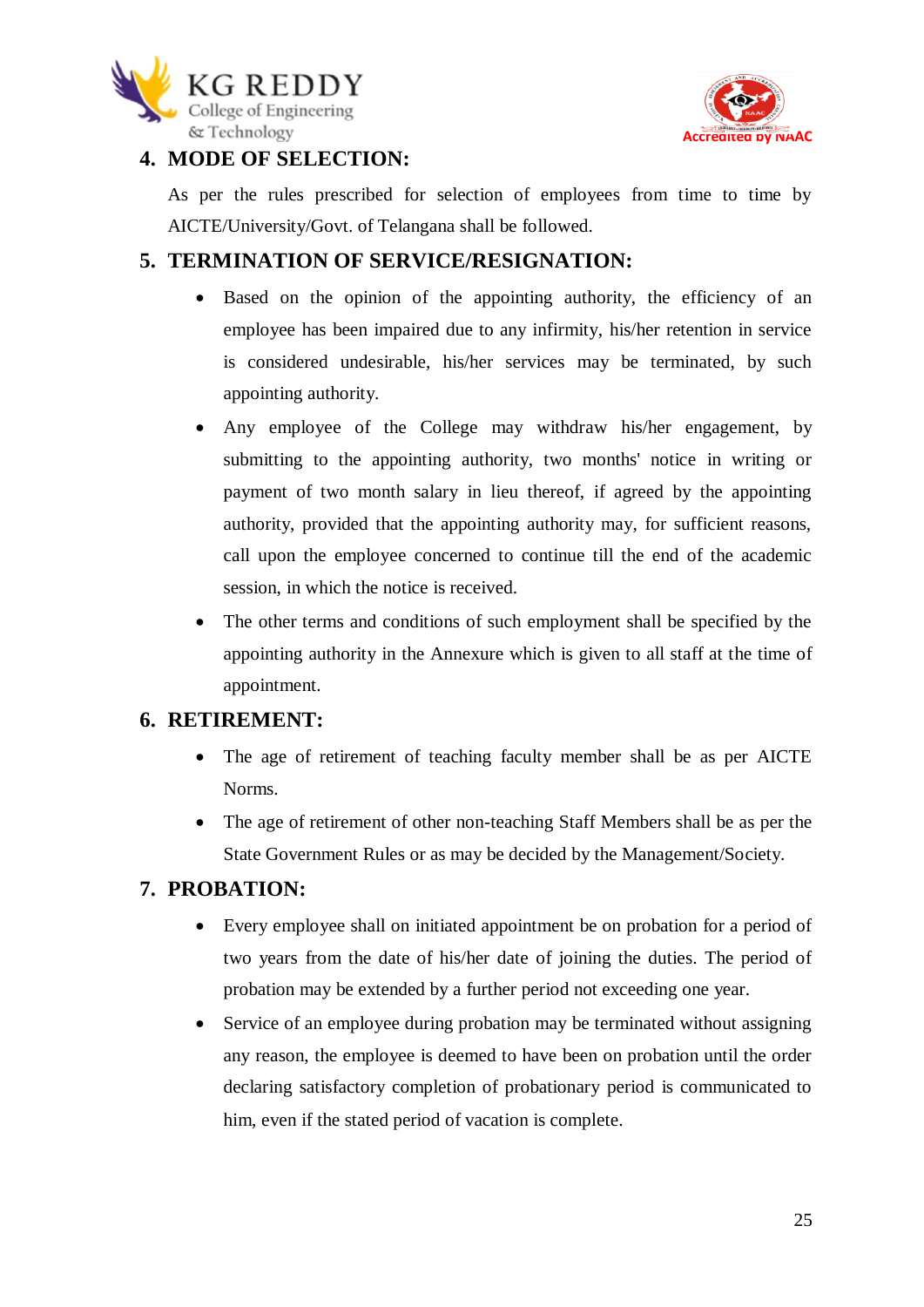



 After confirmation, the appointment shall hold the office till the age of superannuating unless otherwise found unsuitable to discharge his/her duties.

#### **8. INCOME-TAX:**

The Institute will deduct Income Tax at source from the salary of the employees as per the applicable rates and terms declared by the Government of India from time to time. A salary certificate indicating gross earnings and deductions shall be issued by the Institute in prescribed format if employee requests.

#### **9. PROFESSIONAL TAX:**

The Institute will deduct Professional Tax at source from the salary of the employees as per the applicable rates of central government from time to time.

#### **10. EMPLOYEE RECORDS:**

The Department of Human Resources/ Registrar, maintains for each employee a personnel file that contains vital employment information. To ensure that personnel records are up to date, it is the employee's responsibility to promptly notify Human Resources/Registrar in writing of any changes in name, home address, marital status, telephone number, e mail and person to notify in case of emergency. It is also important to notify Human Resources/Registrar of scholastic achievements that may enhance your opportunities for advancement.

#### **11. ANNUAL LEAVES**

- Every employee held on the roaster of the institute is entitled to (one) 01 day Casual Leave for each month of duty performed by him/her subject to a maximum of Twelve (12) days of casual leave in one academic year.
- CL will not be carry forwarded to next academic year & will lapse at the end of the every academic year.
- An employee can avail only 2 days CL in one stretch.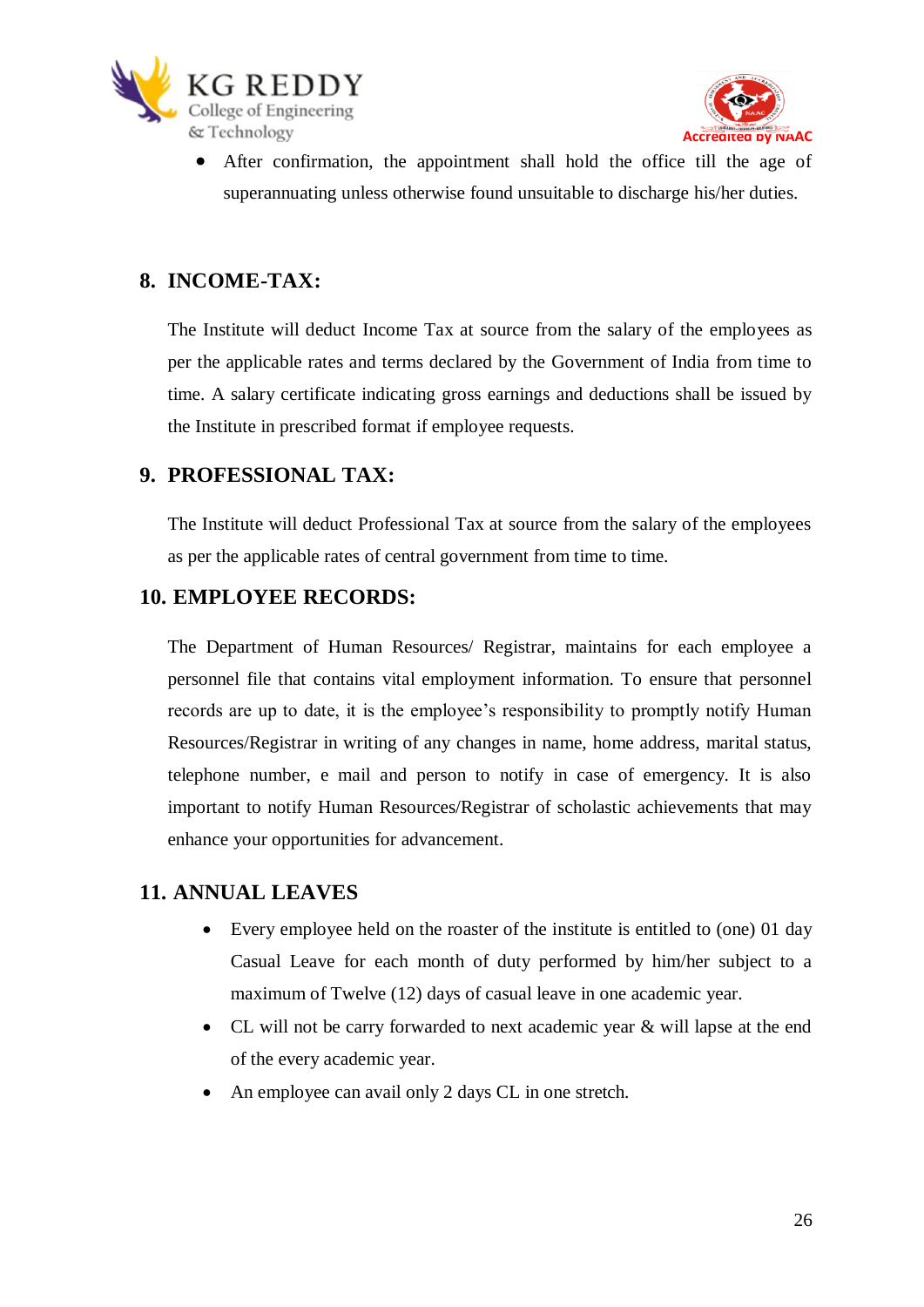



- When an employee serves the College for part of a year, he/she is entitled to annual leave on a pro-rata basis calculated for every completed month of service.
- Leave calendar for Annual leave will be from July to June (Academic Year).
- If one takes leave on Saturday and Monday then Sunday would be counted as paid off. Similarly, with festivals and national holidays, if there is a holiday on Friday and someone applies for casual leave on Saturday, then all the three days i.e. Friday, Saturday and Sunday would be considered as Leave without pay.

#### **12. MEDICAL LEAVE**

- Medical Leave shall be given to those faculties who are completing probation period of service at the institute after ratification from JNTUH. However it is at the discretion of the Head of the institute to reduce period of leave as per requirement. Also Head of institute may recall faculty on the basis of urgent requirement for duty.
- An employee is eligible for ten days of medical leave in a year. The minimum period of medical leave shall be 3 days.
- Medical leave needs to be specifically accompanied with a medical certificate.
- Medical leave cannot be converted paid leave.

#### **13. MATERNITY LEAVE**

- All woman employees are entitled to avail maternity leave of 90 days each for the first two pregnancies.
- Maternity Leave shall be given to those faculties who are completing two years of probationary period successfully after ratification from JNTUH. However, it is the discretion of Head of the institute to reduce period of leave as per requirement. Also, Head of institute may recall faculty on the basis of urgent requirement for duty.

#### **14. STUDY LEAVE**

 Study leave may be granted to confirmed fulltime faculty after completion of five years of continuous service and not retiring within next five years, for advanced or research work directly related to his/her work by the Competent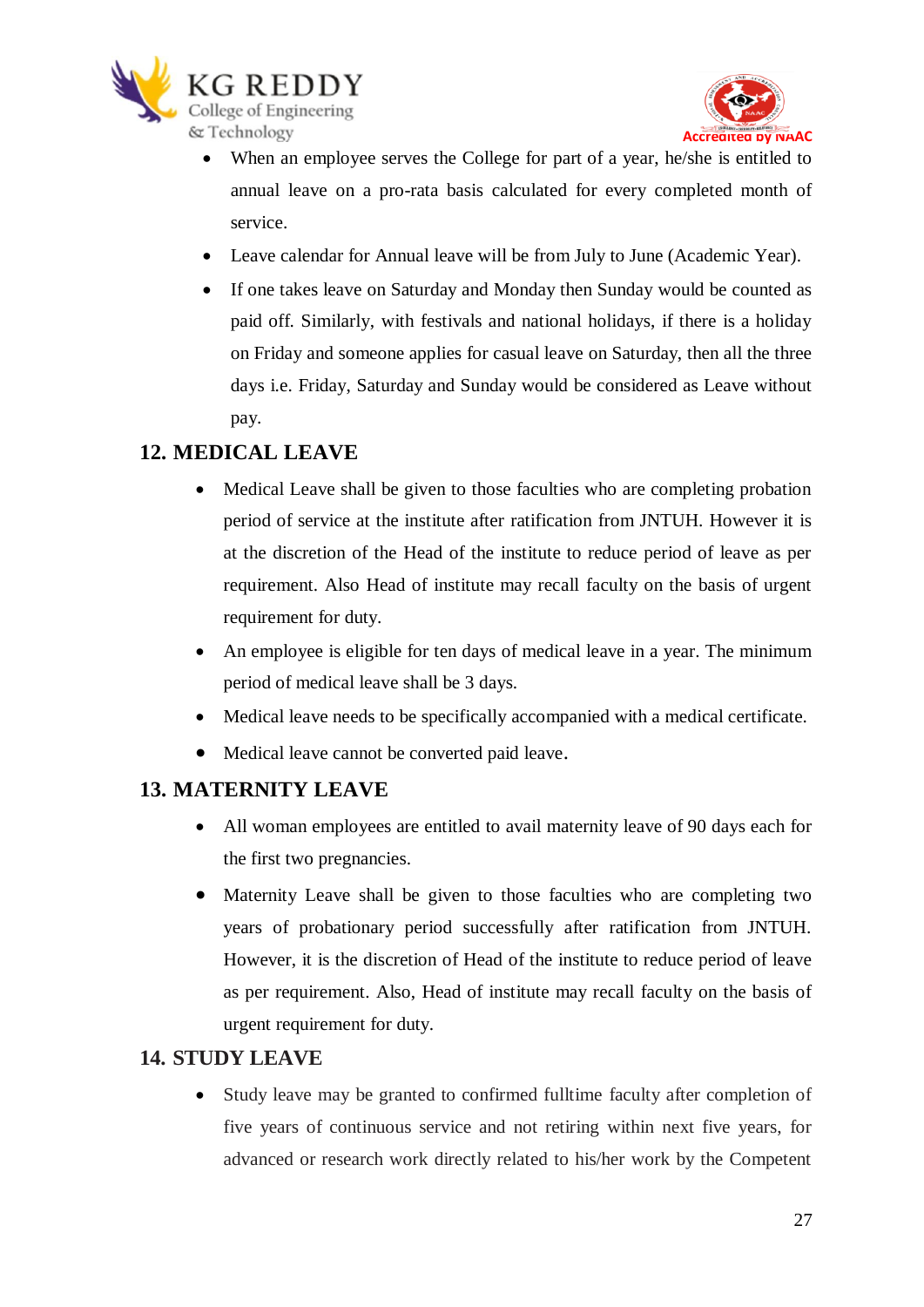



authority on the recommendation of the Director, if approved by the competent authority, they will also decide the duration of the leave and the other terms. He /She will be required to furnish a bond for Rs.3.50 lakhs on non-judiciary stamp paper of Rs.20/-stating/mentioning there in that he /she will serve the institute at least for a period of 5 years after returning from the study leave.

- Study Leave cannot be claimed as a right by any employee either on the basis of length of service or because other of similar or inferior status have been granted such leave. It will be granted as the College feels the need for an employee with a special type of training.
- Study Leave may be granted to those who are considered to be most likely to profit from the studies/ Training and to use it in the interest of the College.
- Request for study Leave should be initiated by the employee through the department Head.
- Study Leave will normally be given only for the purpose of a specific study program/Training in any university or Institution, details of which must be given in the application.
- Study Leave may be granted for maximum  $2 3$  years.
- Study Leave may be granted without pay

#### **15. VACATION:**

The faculties ratified by the university successfully completing the probation period are eligible for Dussera / Summer vacation as per university statues and norms of AICTE. Faculties not ratified by university or on probation will be given vacation according to their working experiences from 1 week to 4 weeks.

- The vacation shall start on any day of the week except Monday, but the last day of the vacation shall not fall on Saturdays and Sundays.
- Un-availed summer Vacation cannot be combined. Also surrendering of vacation period for "claim of salary" is not allowed.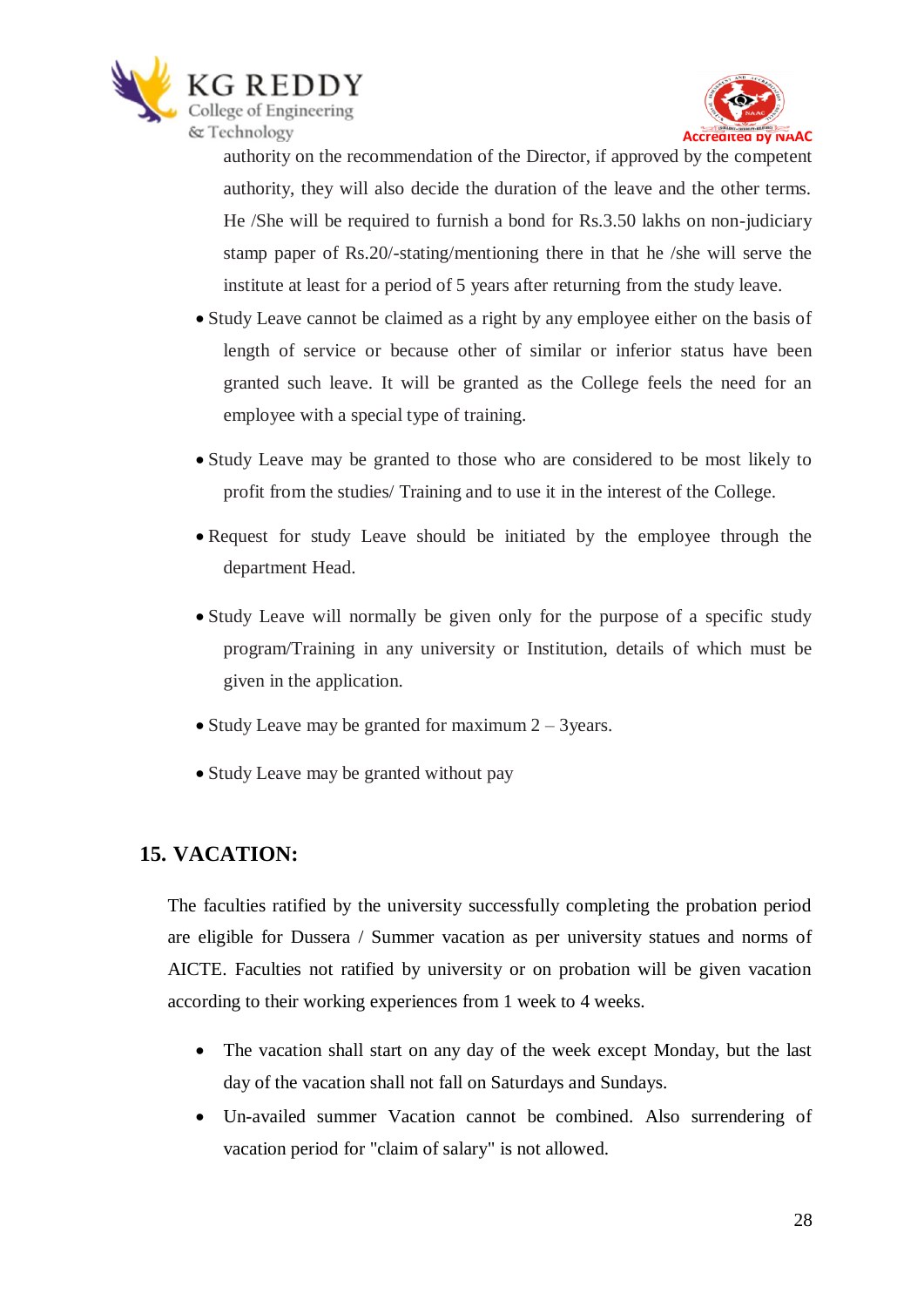



 Staff Members must submit joining report to the Principal on the next day of completion of vacation.

#### **16. ON DUTY:**

- Teaching Staff Members shall be permitted to attend Paper Valuation duty as well as Examination observer duty as per university order. The period of Examination observer duty and Paper valuation duty spent will be treated as OD. Except this Teaching Staff Members can also avail 5 days for attending FDP / Workshop / Conference / Symposiums / Seminars etc. in an academic year. ON DUTY shall be availed only with prior approval of the Head of the **Institution**
- Teaching Staff Members who are deputed for specific purpose on "Other Duty" should submit a detailed report to the Principal about the purpose for which they are deputed, on the next day without fail.
- The Staff Members who are proceeding on "Other Duty" with the approval of Principal should produce the "Attendance Certificate" immediately on the date of joining the duty after availing "OD".

#### **17. CODE OF CONDUCT & DISCIPLINE FOR FACULTY & STAFF:**

Every employee shall be governed by these rules and is liable for all consequences in the event of any breach of rules by him / her

- Every employee shall maintain integrity of character, be devoted to his / her duty and be honest and impartial in his / her official dealings. An employee shall be courteous and polite in his / her dealings with the Management, Principal, other members of staff, students and with members of the public. He / she shall exhibit utmost loyalty and shall always act in the best interests of the college.
- An employee shall be required to observe the scheduled working hours during which he / she must be present at the place of his / her work. No employee shall be absent from duty without prior permission. Even during leave or vacation, no employee shall leave headquarters except with the prior permission of the competent authority. Whenever leaving station, an employee shall inform the Principal, in writing through the respective H.O.D, or directly,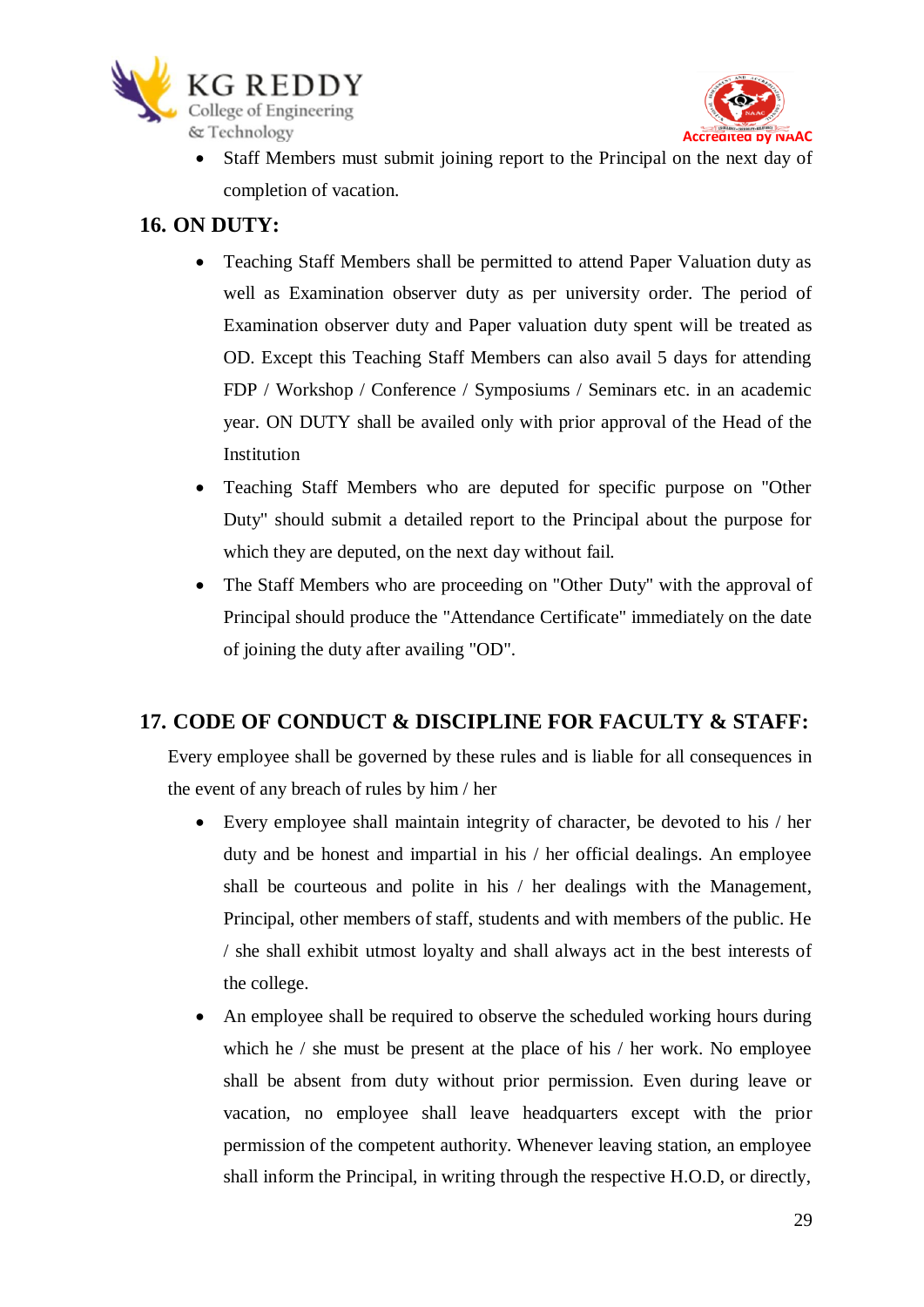



if he / she happen to be the H.O.D, mentioning the contact address during the period of his / her absence from the headquarters.

- No employee shall be a member of any political party or shall take part in politics or be associated with any party or organization, which takes part in political activity; nor shall aid or assist in any manner any political movement or activity.
- No employee shall make any statement, publish or write through any media, which has an adverse effect/ criticism of any policy or action of the college; or is deemed detrimental to the interests of the college.
- No employee can engage directly or indirectly in any trade or any private tuition or undertake employment outside his official assignment, whether for any monetary gain or not.
- An employee against whom an insolvency proceeding is pending before a Court of Law shall forthwith report full facts to the college.
- An employee against whom any criminal proceedings are initiated in a Court of Law shall immediately inform the competent authority of the college with full details.
- No employee shall except with prior permission of the competent authority can take resource to law or to the press for the vindication of any official act of the college which has been the subject matter of criticism or attach defamatory character.
- Whenever an employee wishes to put forth any claim or seeks redressal of any grievance, he / she must forward his / her case in writing through proper channel to the competent authority and shall not forward any such advance copies of his /her application to any higher authorities unless the competent authority has rejected his / her claim or refused redressal of the grievance or has delayed the matter beyond a reasonable time.
- An employee who commits any offence or dereliction of duty or does an act detrimental to the interest of the college is subject to an enquiry and punishment by the competent authority. However, any employee aggrieved with the decision of the competent authority may appeal against such punishment or decision within 15 days of the receipt of the orders of the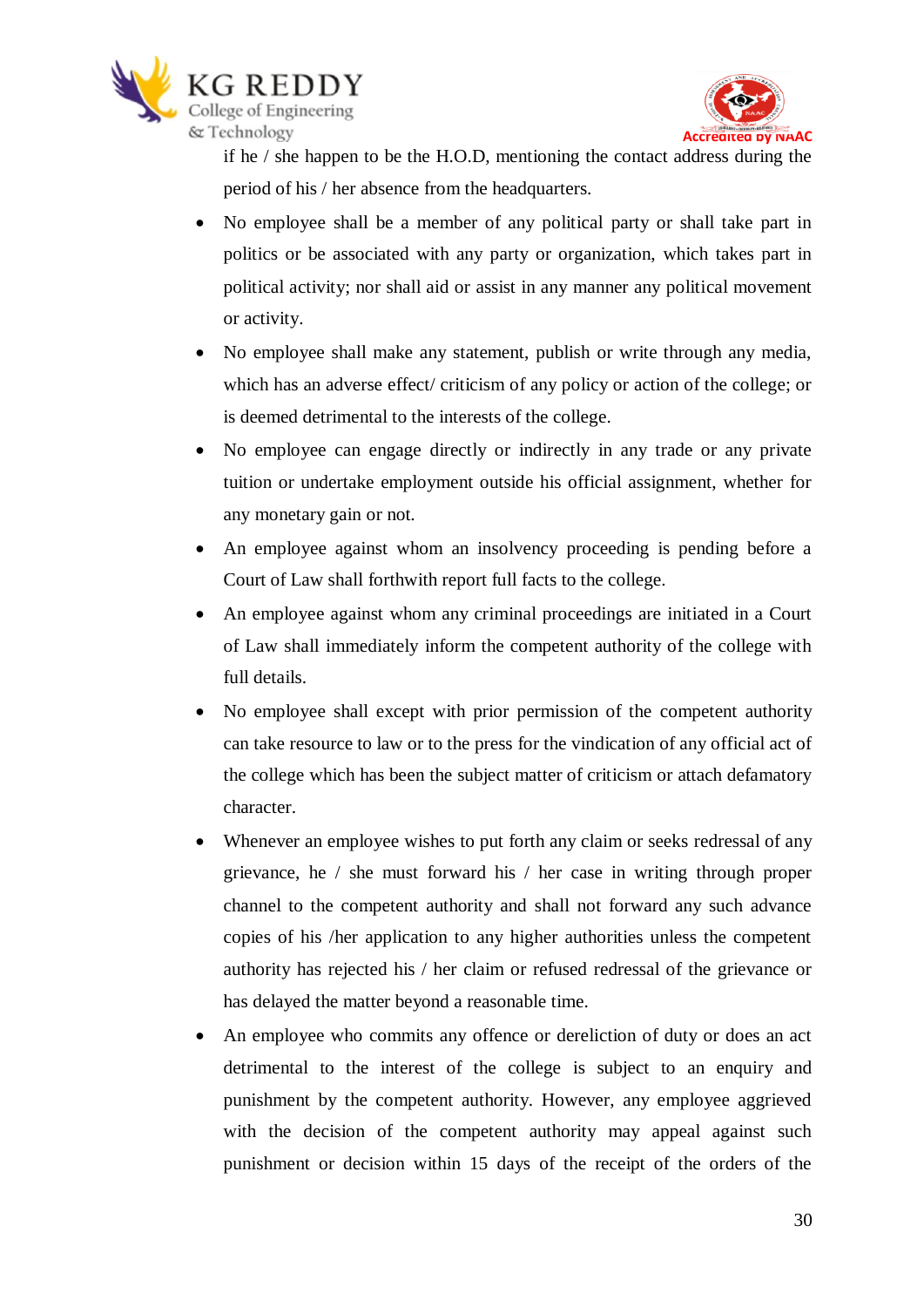



decision to the Management and the decision of the Management thereon is final and binding on the employee.

 No employee shall engage in strike or incitements, therein or similar activities such as absence from work or neglect of duties or participate in hunger strike etc. Violation of the rule will amount to misconduct and attract deterrent punishment.

#### **18. DISCIPLINARY ACTION:**

- All employees are liable for disciplinary action in case of disobedience, misconduct and dereliction / negligence of duty. However, such disciplinary action shall be taken after establishing the grounds on which the disciplinary action is initiated and after a reasonable opportunity has been provided to the employee to defend himself / herself.
- As part of the disciplinary action, the following punishments for good and sufficient reasons may be imposed upon the employees of the institution, after establishing the facts about committing an offence and dereliction / negligence of duties.
	- i) Censure
	- ii) Withholding increments / promotion
	- iii) Recovery from his salary whole or part of any financial loss caused to the college due to negligence of duly or breach of orders / rules.
	- iv) Suspension
	- v) Removal from service
	- vi) Dismissal from service
	- vii)If the competent authority feels it necessary to constitute an enquiry committee as a part of the procedure for taking disciplinary action, the enquiry committee shall consist of three members - HODs from amongst the senior faculty. An employee can appeal against any punishment imposed upon him / her by the competent authority to the Management / Governing Body as the case may be.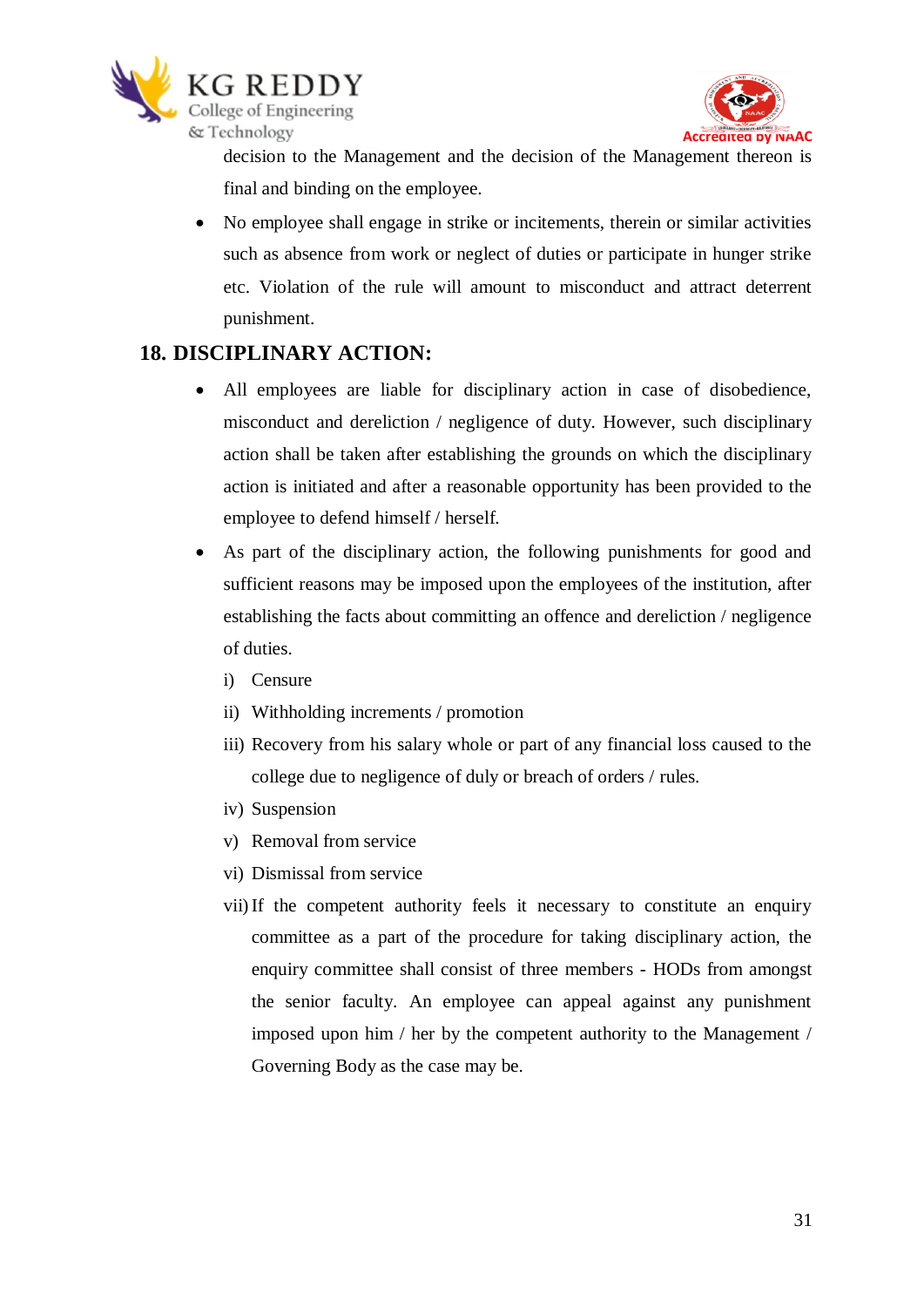



#### **19. AWARDS FOR STAFF MEMBERS:**

- Staff Members producing 100% in the Theory Subjects during the JNT University, Hyderabad Examinations will be awarded with appreciation certificates.
- Staff Members who continue rendering their services to the Institution for a consecutive period of 5 years and above will be awarded with appreciation certificates.

#### **20.PERFORMANCE APPRAISAL:**

- The formal written evaluation program of KG Reddy College of Engineering & Technology, Moinabad is established to provide annually, a planned, scheduled, opportunity for the employee and supervisor to meet and mutually identify, discuss, and document the demonstrated job performance and accomplishments of the employee during a specified rating period.
- Indicates where he/she stands in relation to the expectations of the Institution.
- Assures mutual understanding of responsibilities and work assignments.
- Serves as a source of assistance and guidance in improving and preparing for advancement.
- Helps identify an employee's performance level, growth potential, and developmental needs as measured by the standards of performance for the job.
- Assures that the employee is fully aware of assigned duties and responsibilities.
- Provides an opportunity to recognize effective performance and to let employees know that their contributions have a direct impact on the overall goals of the University.
- Serves as a foundation to formulate with the employee a specific plan of action for achieving goals and improving job performance.
- Establishes the basis for better two-way communications.
- Serves as a major consideration in matters concerning employee development, promotion, transfer, retention, salary, and job performance improvement.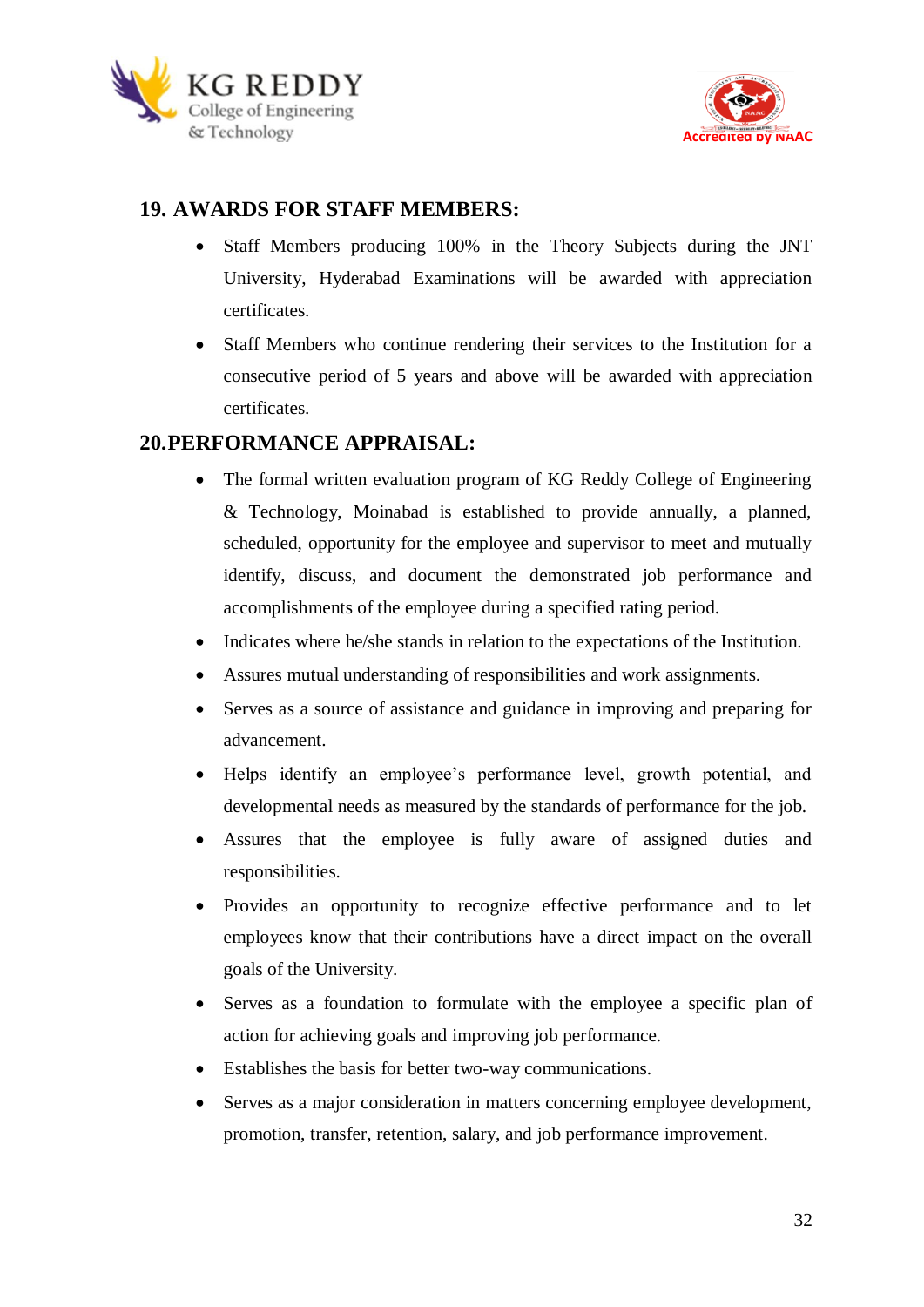



#### **20.1 PERFORMANCE APPRAISAL REVIEW PROCESS**

 Performance Appraisals shall be done for all staff members of the Institution and copies must be placed in the personnel file in Human Resources. The appraisal will be done by the immediate Head of the Department & Head of the Institution (the rater) and will be reviewed at the next level of supervision (the reviewer).

#### **20.2 YEARLY INCREMENT:**

• Increment of any members of staff, Teaching or non – teaching will depend upon the performance of his working ability and satisfaction he gives to the management in discharge of his duties and attendance, self-appraisal& interview.

#### **21. OTHERS:**

#### **Allowances for Presenting Papers in Seminar / Conferences etc.**

• The regular Teaching staff who are sponsored for presenting papers in seminars/ conferences are eligible to claim travel by one III A/C or II A/C (as per cadre) by rail in addition to reimbursement 50% of registration fee. No D.A. is admissible. This facility is limited to once in an academic year i.e. July – June.

#### **Allowances for Attending Seminars, Q.I.P. Courses, Refresher Courses Etc.**

• The regular teaching staff who are permitted to attend the seminars as delegates, and to undergo Q.I.P. Courses, Refresher Courses etc., are eligible to travel by II sleeper class. No D.A. is admissible. This provision is not extended when the organizing agency is meeting the T.A.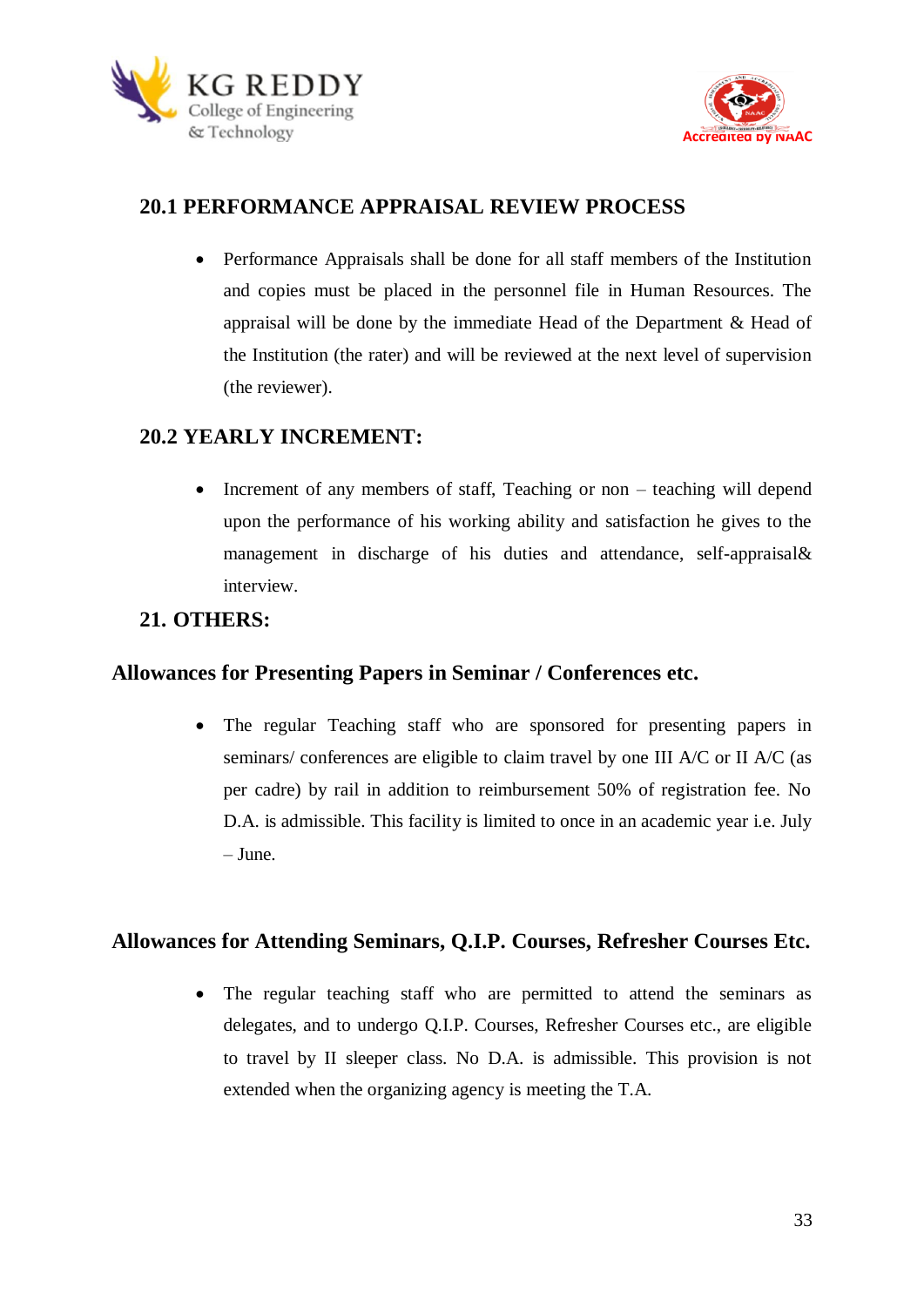



#### **22. AMENITIES**

- The Management shall encourage faculty members to upgrade their knowledge and in this context shall undertake to bear the cost of higher academic qualification or special training of faculty members after signing a necessary conditional bond to serve the institution for a certain period after benefitting from such academic qualification/training.
- Free transportation shall be provided to all the faculty members to and from the Institution within the city limits.
- Staff Members are permitted to pursue Higher Education, as part time programme, while serving the Institution.
- By providing registration fees and other facilities, Staff Members are given full support to undergo their research work and submit proposals.
- CCL is given to Staff Members for carrying out the assigned works during Holidays.
- Management shall pay 50% fee for Patent registration.
- Any kind of celebration within the campus has to be organized after seeking approval from the Management, in prior.
- If found dissuading from anything listed in these Rules, the Management/Society shall have the power and authority to decide and act upon any matter of concern that leads to chaos and arising difficulties.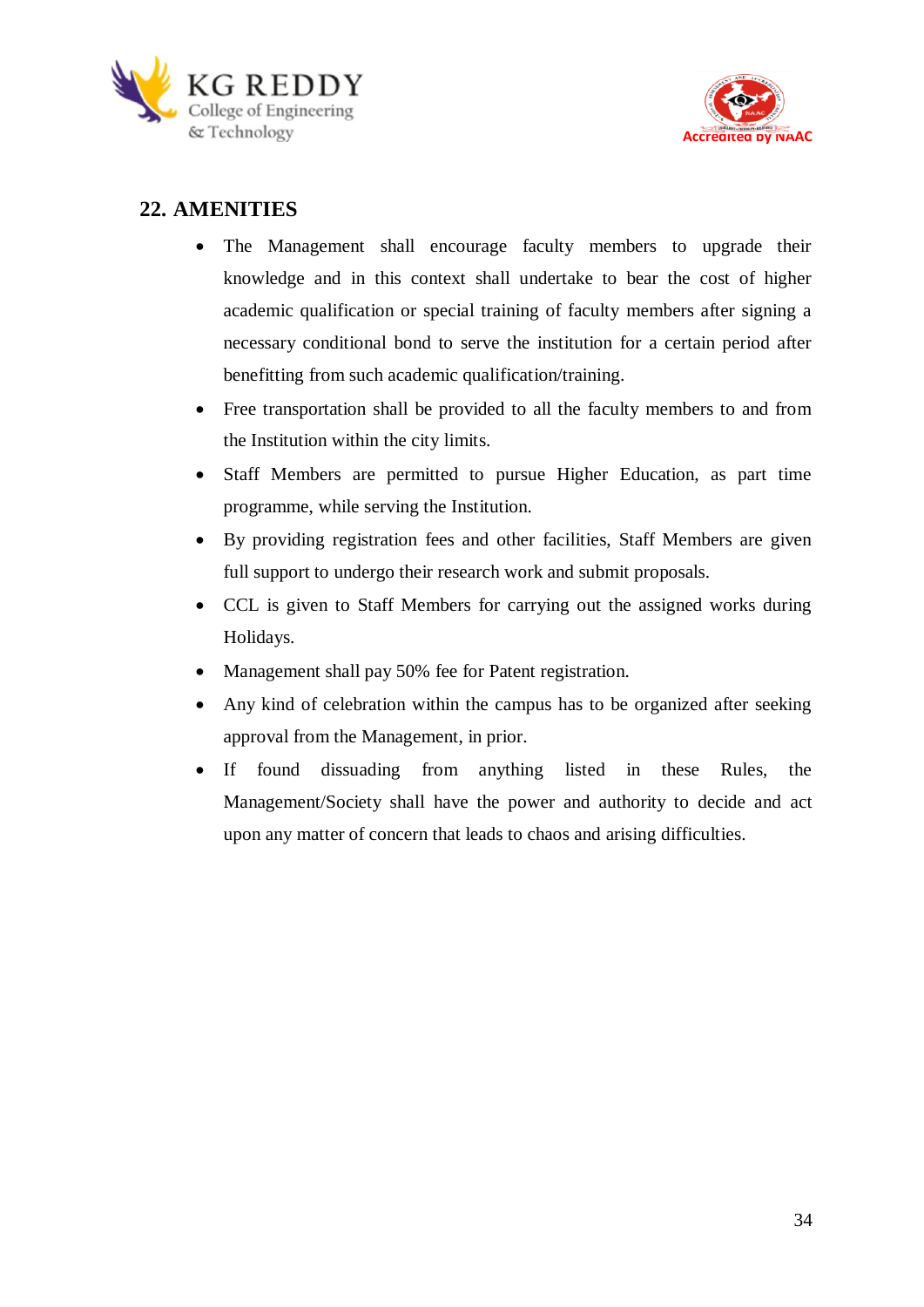



## **7. TRAVEL ALLOWANCE**

 All members of the staff are eligible for travel allowance, when deputed on official duty as per the order of the Principal.

The Travel allowance eligible for various categories are indicated below:

| Category                                                                          | <b>Travel</b>         | Road mileage   | <b>Dearness</b>                                                                                            | <b>Dearness</b>                                                                |
|-----------------------------------------------------------------------------------|-----------------------|----------------|------------------------------------------------------------------------------------------------------------|--------------------------------------------------------------------------------|
|                                                                                   | <b>Class</b>          | if traveled by | <b>Allowance</b>                                                                                           | <b>Allowance</b>                                                               |
|                                                                                   |                       | own car.       | With                                                                                                       | Without                                                                        |
|                                                                                   |                       | Rs. per km     | accommodation.                                                                                             | accommodation.                                                                 |
| Principal /<br>Director/Dean/<br>Professor<br>ASP/CFO                             | Rail II<br>AC(2A)     | 5.50           | 1. Rs.800/-in A class cities<br>2. Rs.600/- in B class cities<br>3. Rs. 500/- in C class &<br>other places | 1.Rs.200/-for A class<br>2. $Rs.150$ /-for B class<br>$3. Rs.150/-$ for others |
| Assistant<br>Professor/Senior<br>Lecturer/<br>Administrative<br>Officer/Registrar | Rail III<br>AC(3A)    | <b>NA</b>      | 1. Rs. 700/- A class<br>2. Rs. 500/- B class<br>$3. Rs.400/- others$                                       | $1.$ Rs. $150/A$ class<br>2. Rs. $100/B$ class $\&$<br>others                  |
| Lecturer<br>Manager                                                               | Rail II<br>class(SL)  | NA             | $1.Rs.700/-A$ class<br>2. Rs. 500/-B class<br>3. Rs.400/-others                                            | 1. Rs. 150/-A class<br>2. Rs. 100/- B class $&$<br>Others                      |
| Supporting<br>Senior staff                                                        | Rail II<br>class (SL) | <b>NA</b>      | $1.Rs.600/-A$ class<br>$2.$ Rs.400/-B class<br>3. Rs.300/-others                                           | $1.$ Rs. $100/-$ A class<br>2. $Rs.75/- B class$ &<br>others                   |
| Supporting<br>Junior staff                                                        | Rail<br>II class      | <b>NA</b>      | 1. $Rs.600/-$ A class<br>2. Rs.400/- B class<br>3. Rs.300/- others                                         | 1. Rs. 100/-A class<br>2. $Rs.75/-B$ class &<br>others                         |

| <b>Class A Cities</b> | <b>Class B Cities</b> | <b>S.No. Cities</b> | <b>S.No. Cities</b>  |
|-----------------------|-----------------------|---------------------|----------------------|
| <b>S.No. Cities</b>   | <b>S.No. Cities</b>   |                     |                      |
|                       |                       | 21 Ghazibad         | 41 Moradabad         |
| 1 Ahmedabad           | 1 Agra                | 22 Gorakhpur        | 42 Mysore            |
| 2 Bangalore           | 2 Aligarh             | 23 Guwatati         | 43 Nashik            |
| 3 Chennai             | 3 Allahabad           | 24 Gwalior          | 44 Patna             |
| 4 Delhi               | 4 Amravah             | 25 Hubli            | 45 Pondicherry       |
| 5 Hyderabad           | 5 Amritsar            | 26 Indore           | 46 Raipur            |
| 6 Kanpur              | 6 Aurangabad          | 27 Jabalpur         | 47 Rajkot            |
| 7 Kolkata             | 7 Barielly            | 28 Jalandhar        | 48 Ranchi            |
| 8 Lucknow             | 8 Belgaum             | 29 Jammu            | 49 Salem             |
| 9 Mumbai              | 9 Bhavnagar           | 30 Jamnagar         | 50 Solapur           |
| 10 Nagpur             | 10 Bhilai Nagar       | 31 Jamshedpur       | 51 Srinagar          |
| 11 Pune               | 11 Bhopal             | 32 Jodhpur          | 52 Thiruvanathapuram |
| 12 Surat              | 12 Bhubaneswar        | 33 Kochi            | 53 Tiruchirapalli    |
|                       | 13 Bikanur            | 34 Kolhapur         | 54 Tiruppur          |
|                       | 14 Chandigar          | 35 Kota             | 55 Vadodara          |
|                       | 15 Coimbatore         | 36 Kozhikode        | 56 Varanasi          |
|                       | 16 Cuttack            | 37 Ludhiana         | 57 Vijayawada        |
|                       | 17 Dehradun           | 38 Madurai          | 58 Visakapatnam      |
|                       | 18 Dhambad            | 39 Mangalore        | 59 Warangal          |
|                       | 19 Dharwad            | 40 Meerut           |                      |
|                       | 20 Faridabad          |                     |                      |
|                       |                       |                     |                      |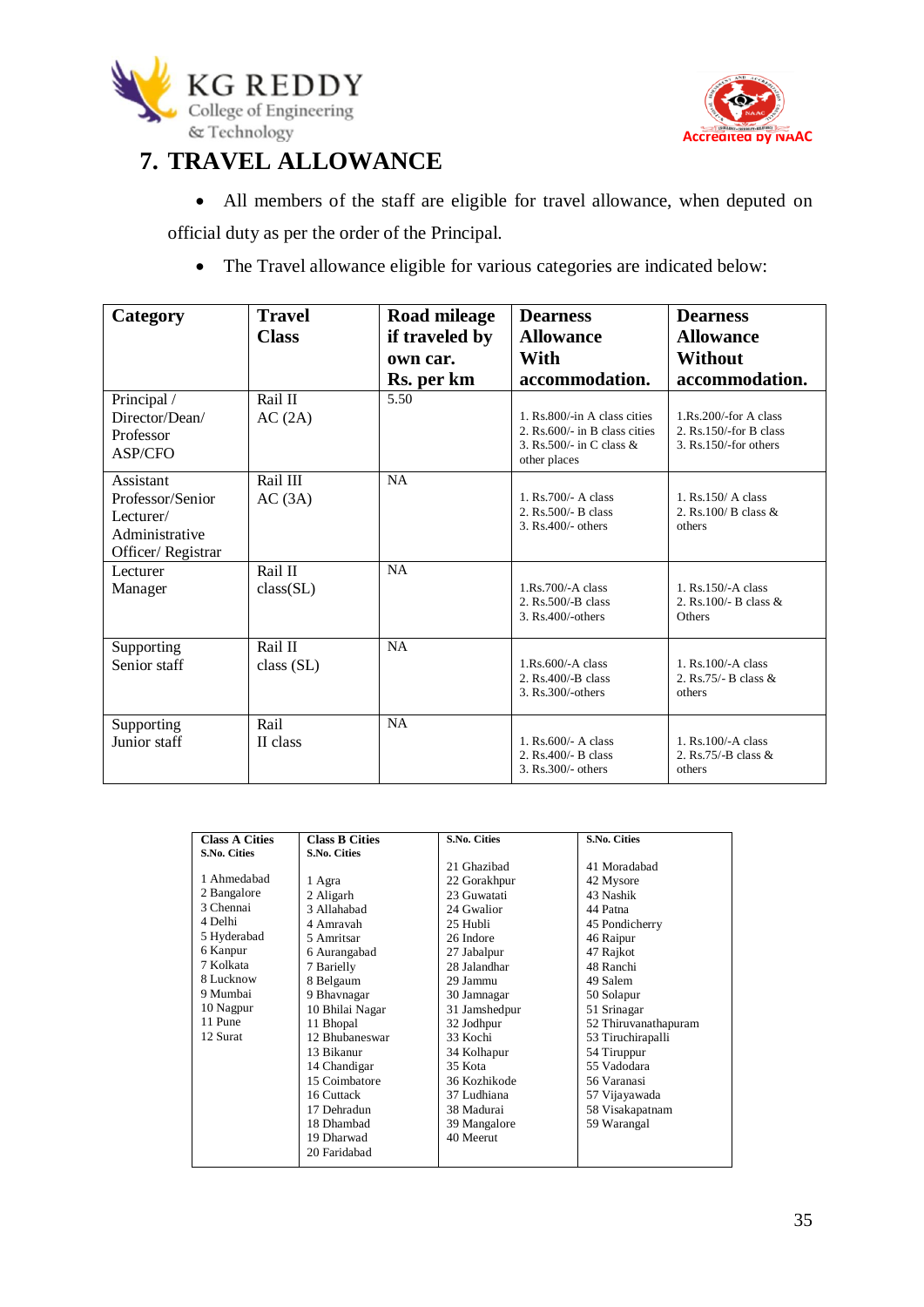



- Subject to limits prescribed in the schedule above, reimbursement of travel or fare paid for the actual cost of ticket or fare paid for the journey and accommodation charges, if any, will be made.
- Higher class of travel or accommodation is permissible only on special sanction.
- Air fare shall be approved only on special occasions and on prior approval.
- Travel shall always be made only on the shortest route.
- If cancellation is made on order from the sanctioning authority, cancellation charges shall be reimbursed.
- Travel claim / settlement shall be made within 5 days after completion of travel.
- If the cancellation is made by the staff, the advance drawn if any should be immediately refunded within one day.
- DA shall be calculated at the rate of 50% for 5hrs to 12 hours and 100% for more than 12 hours. No DA shall be paid for period less than 5hrs.
- Expenditure towards local travel, telephones, porter charges etc. if any, shall be reimbursed at actual on producing of the bills/vouchers. (If bills are not available )
- Any other expenditure involved shall be reimbursed subject to eligibility and approval by the management.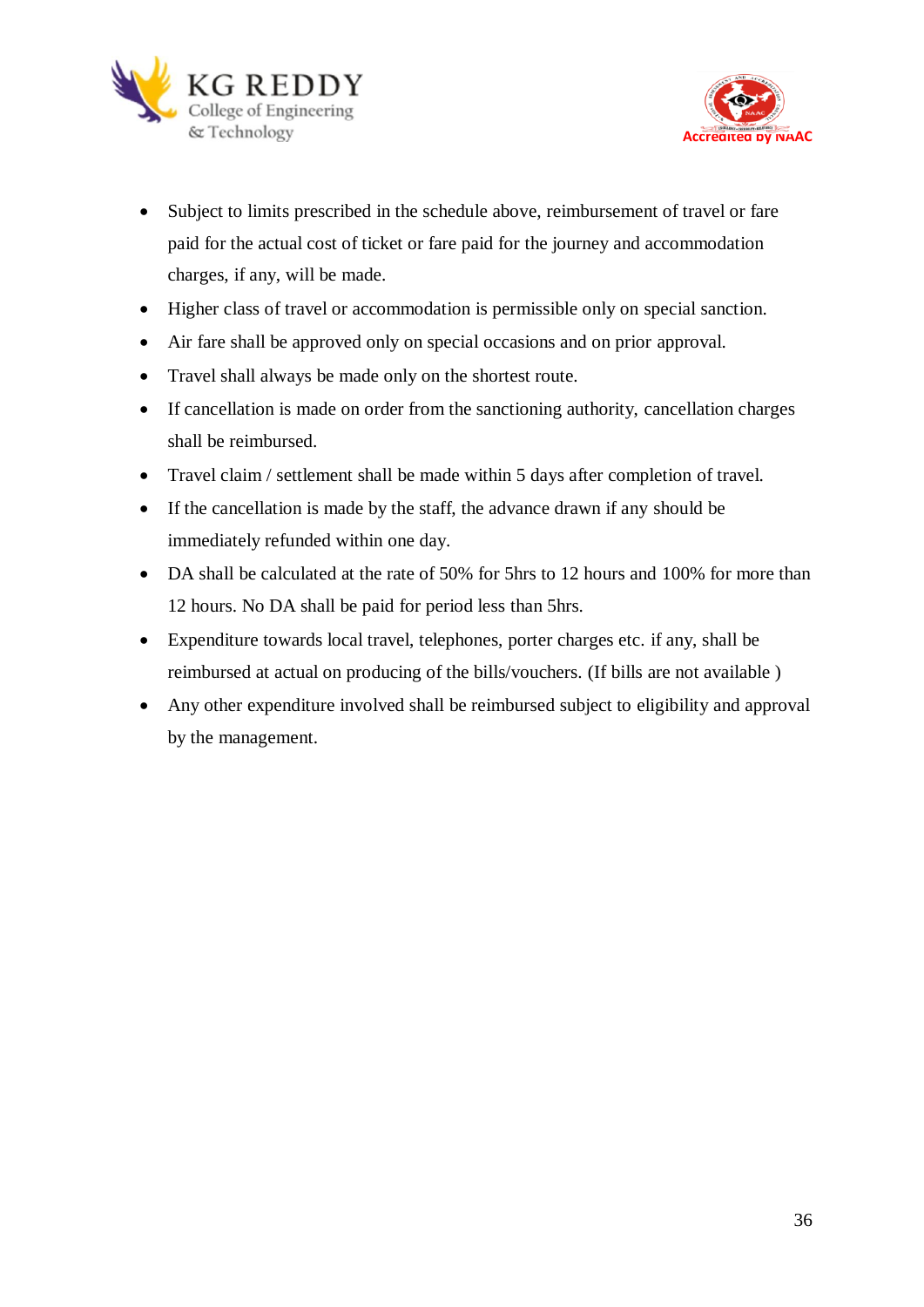



## **8. PAY SCALES**

#### **ENGINEERING FACULTY PAY SCALE**

| TABLE - I: ENGINEERING FACULTY PAY SCALE |                                                                        |                             |                                   |                                                                                          |                 |                                     |                            |
|------------------------------------------|------------------------------------------------------------------------|-----------------------------|-----------------------------------|------------------------------------------------------------------------------------------|-----------------|-------------------------------------|----------------------------|
| Cadre                                    | Qual                                                                   | Exp. after<br>qualification | <b>Total</b><br><b>Experience</b> | Pay Scale                                                                                | AGP             | <b>Total</b><br><b>Starting pay</b> | Annual<br><b>Increment</b> |
| Lecturer                                 | B.E/B.Tech                                                             |                             | $\blacksquare$                    | 8000-275-13500                                                                           | 20% of<br>Basic | 9600                                |                            |
| Asst.Prof.<br>(AP)                       | B.E./B.Tech<br>+M.E/M.Tech/<br>Ph.D. in<br>Humanities and<br>Sciences  |                             |                                   | $15600 - 600 \times 3 - 17400$                                                           | 6000            | 21600                               | 600                        |
| Asst.Prof<br>$(AP)Gr-I$                  | B.E./B.Tech<br>+M.E/M.Tech/<br>Ph.D. in<br>Humanities and<br>Sciences  | 3                           | $\overline{3}$                    | $17400 - 650 \times 2 - 18700$                                                           | 7000            | 24400                               | 650                        |
| Asst.Prof.<br>$(AP)Gr-II$                | B.E./B.Tech<br>+M.E/M.Tech/<br>Ph.D. in<br>Humanities and<br>Sciences  | 5                           | 5                                 | $18700 - 700 \times 29 - 39000$                                                          | 8000            | 26700                               | 700                        |
| Asst.Prof.<br>$(AP)$ Gr-III              | B.E./B.Tech<br>+M.E/M.Tech/<br>Ph.D. in<br>Humanities and<br>Sciences. |                             |                                   | 18700-700 x 29 - 39000 +<br>10000                                                        | 8000            | 36700                               | 700                        |
| Asso.Prof<br>(ASP)                       | B.E./B.Tech<br>+M.E/M.Tech<br>$+Ph.D.$                                 | 2 as AP<br>$Gr-III$         | 5                                 | $37400 - 1400 \times 4 - 43000 -$<br>$1500x16 - 67000 + 10000$                           | 9000            | 56400                               | 1400                       |
| Professor                                | B.E./B.Tech<br>+M.E/M.Tech<br>$+Ph.D$                                  | 5 as ASP                    | 10                                | $37400 - 43000 - 1500 \times 16$<br>67000<br>$(43000 \text{ min.}) + 10000$              | 10000           | 63000                               | 1500                       |
| Principal                                | B.E./B.Tech<br>+M.E/M.Tech<br>$+Ph.D$                                  | 3 as Prof                   | 10                                | $37400 - 43000 - 1500 \times 16$<br>$-67000$<br>$(43000 \text{ min.}) + 3000 +$<br>10000 | 10000           | 66000                               | 1500                       |